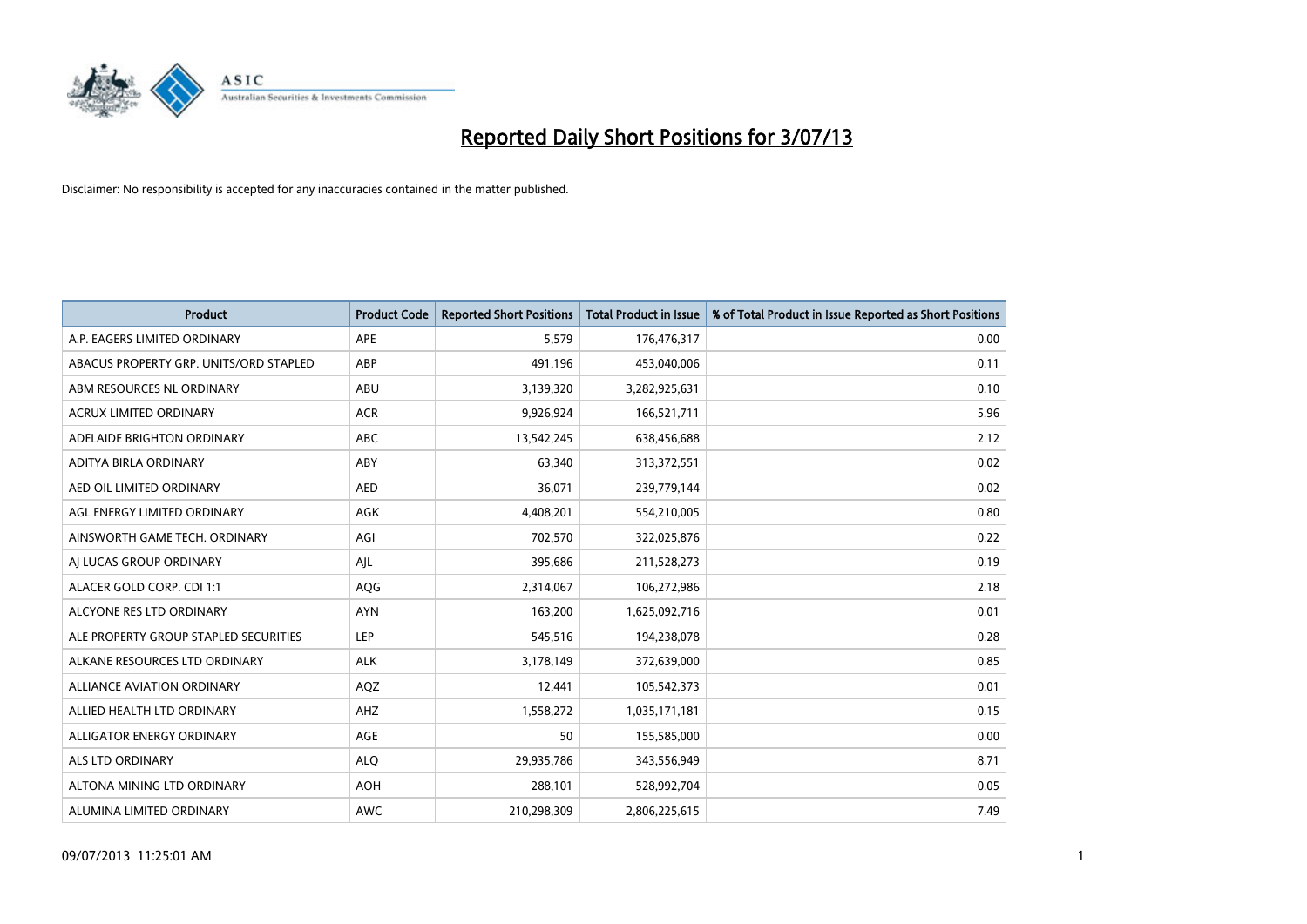

| <b>Product</b>                          | <b>Product Code</b> | <b>Reported Short Positions</b> | <b>Total Product in Issue</b> | % of Total Product in Issue Reported as Short Positions |
|-----------------------------------------|---------------------|---------------------------------|-------------------------------|---------------------------------------------------------|
| AMALGAMATED HOLDINGS ORDINARY           | AHD                 | 9,642                           | 157,759,109                   | 0.01                                                    |
| AMCOM TELECOMM, ORDINARY                | AMM                 | 2,487,978                       | 244,557,101                   | 1.02                                                    |
| AMCOR LIMITED ORDINARY                  | AMC                 | 3,921,079                       | 1,206,684,923                 | 0.32                                                    |
| AMP LIMITED ORDINARY                    | AMP                 | 15,502,458                      | 2,944,564,649                 | 0.53                                                    |
| AMPELLA MINING ORDINARY                 | AMX                 | 365,381                         | 248,000,493                   | 0.15                                                    |
| ANGLOGOLD ASHANTI CDI 5:1               | AGG                 | $\mathbf{1}$                    | 89,207,765                    | 0.00                                                    |
| ANSELL LIMITED ORDINARY                 | <b>ANN</b>          | 10,657,234                      | 130,617,963                   | 8.16                                                    |
| ANTARES ENERGY LTD ORDINARY             | AZZ                 | 1,264,763                       | 255,000,000                   | 0.50                                                    |
| ANZ BANKING GRP LTD ORDINARY            | ANZ                 | 14,151,994                      | 2,740,773,008                 | 0.52                                                    |
| APA GROUP STAPLED SECURITIES            | <b>APA</b>          | 10,419,277                      | 835,750,807                   | 1.25                                                    |
| APN NEWS & MEDIA ORDINARY               | <b>APN</b>          | 18,799,945                      | 661,526,586                   | 2.84                                                    |
| AQUARIUS PLATINUM. ORDINARY             | <b>AOP</b>          | 9,427,837                       | 486,851,336                   | 1.94                                                    |
| AQUILA RESOURCES ORDINARY               | <b>AQA</b>          | 13,432,682                      | 411,804,442                   | 3.26                                                    |
| ARAFURA RESOURCE LTD ORDINARY           | ARU                 | 8,367                           | 441,270,644                   | 0.00                                                    |
| ARB CORPORATION ORDINARY                | ARP                 | 452,486                         | 72,481,302                    | 0.62                                                    |
| ARDENT LEISURE GROUP STAPLED SECURITIES | AAD                 | 4,018,425                       | 397,803,987                   | 1.01                                                    |
| ARENA REIT ORDINARY UNITS               | <b>ARF</b>          | 1,091,670                       | 206,342,963                   | 0.53                                                    |
| ARISTOCRAT LEISURE ORDINARY             | <b>ALL</b>          | 7,753,812                       | 551,418,047                   | 1.41                                                    |
| ARRIUM LTD ORDINARY                     | ARI                 | 18,716,438                      | 1,355,433,903                 | 1.38                                                    |
| ASCIANO LIMITED ORDINARY                | <b>AIO</b>          | 18,862,215                      | 975,385,664                   | 1.93                                                    |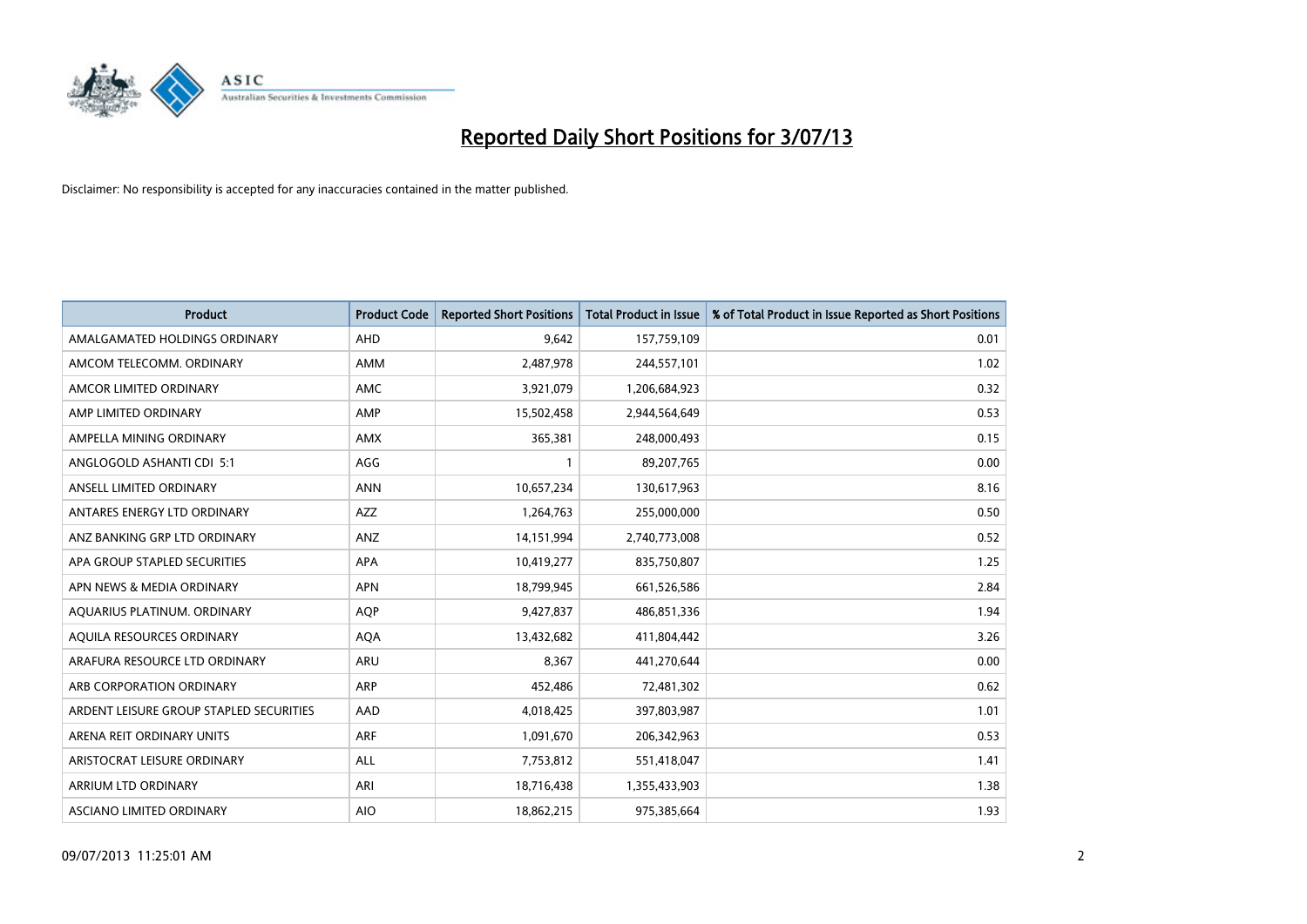

| <b>Product</b>                            | <b>Product Code</b> | <b>Reported Short Positions</b> | <b>Total Product in Issue</b> | % of Total Product in Issue Reported as Short Positions |
|-------------------------------------------|---------------------|---------------------------------|-------------------------------|---------------------------------------------------------|
| ASG GROUP LIMITED ORDINARY                | ASZ                 | 1,186,850                       | 206,720,839                   | 0.57                                                    |
| ASPEN GROUP ORD/UNITS STAPLED             | APZ                 | 281,337                         | 1,192,665,422                 | 0.02                                                    |
| ASTRO JAP PROP GROUP STAPLED US PROHIBIT. | AJA                 | 69,933                          | 67,211,752                    | 0.10                                                    |
| ASX LIMITED ORDINARY                      | ASX                 | 2,753,107                       | 184,066,764                   | 1.50                                                    |
| ATLAS IRON LIMITED ORDINARY               | AGO                 | 41,029,887                      | 909,718,409                   | 4.51                                                    |
| AURIZON HOLDINGS LTD ORDINARY             | AZJ                 | 13,735,040                      | 2,137,284,503                 | 0.64                                                    |
| AURORA OIL & GAS ORDINARY                 | <b>AUT</b>          | 7,308,313                       | 447,885,778                   | 1.63                                                    |
| AUSDRILL LIMITED ORDINARY                 | ASL                 | 12,755,621                      | 312,277,224                   | 4.08                                                    |
| AUSENCO LIMITED ORDINARY                  | AAX                 | 1,371,769                       | 123,527,574                   | 1.11                                                    |
| <b>AUSTAL LIMITED ORDINARY</b>            | ASB                 | 594,358                         | 346,007,639                   | 0.17                                                    |
| AUSTBROKERS HOLDINGS ORDINARY             | <b>AUB</b>          | 44,869                          | 58,148,980                    | 0.08                                                    |
| AUSTIN ENGINEERING ORDINARY               | ANG                 | 710,479                         | 73,164,403                    | 0.97                                                    |
| AUSTRALAND PROPERTY STAPLED SECURITY      | <b>ALZ</b>          | 1,593,829                       | 578,324,670                   | 0.28                                                    |
| AUSTRALIAN AGRICULT, ORDINARY             | AAC                 | 2,714,769                       | 313,113,358                   | 0.87                                                    |
| <b>AUSTRALIAN EDUCATION UNITS</b>         | <b>AEU</b>          | 351                             | 175,465,397                   | 0.00                                                    |
| AUSTRALIAN INFR LTD ORDINARY              | <b>AIX</b>          | 35,122                          | 620,733,944                   | 0.01                                                    |
| AUSTRALIAN PHARM. ORDINARY                | API                 | 14,684                          | 488,115,883                   | 0.00                                                    |
| AUTOMOTIVE HOLDINGS ORDINARY              | AHE                 | 498,161                         | 260,579,682                   | 0.19                                                    |
| AVIENNINGS LIMITED ORDINARY               | <b>AVJ</b>          | 2,169,947                       | 384,423,851                   | 0.56                                                    |
| AWE LIMITED ORDINARY                      | <b>AWE</b>          | 3,097,922                       | 522,116,985                   | 0.59                                                    |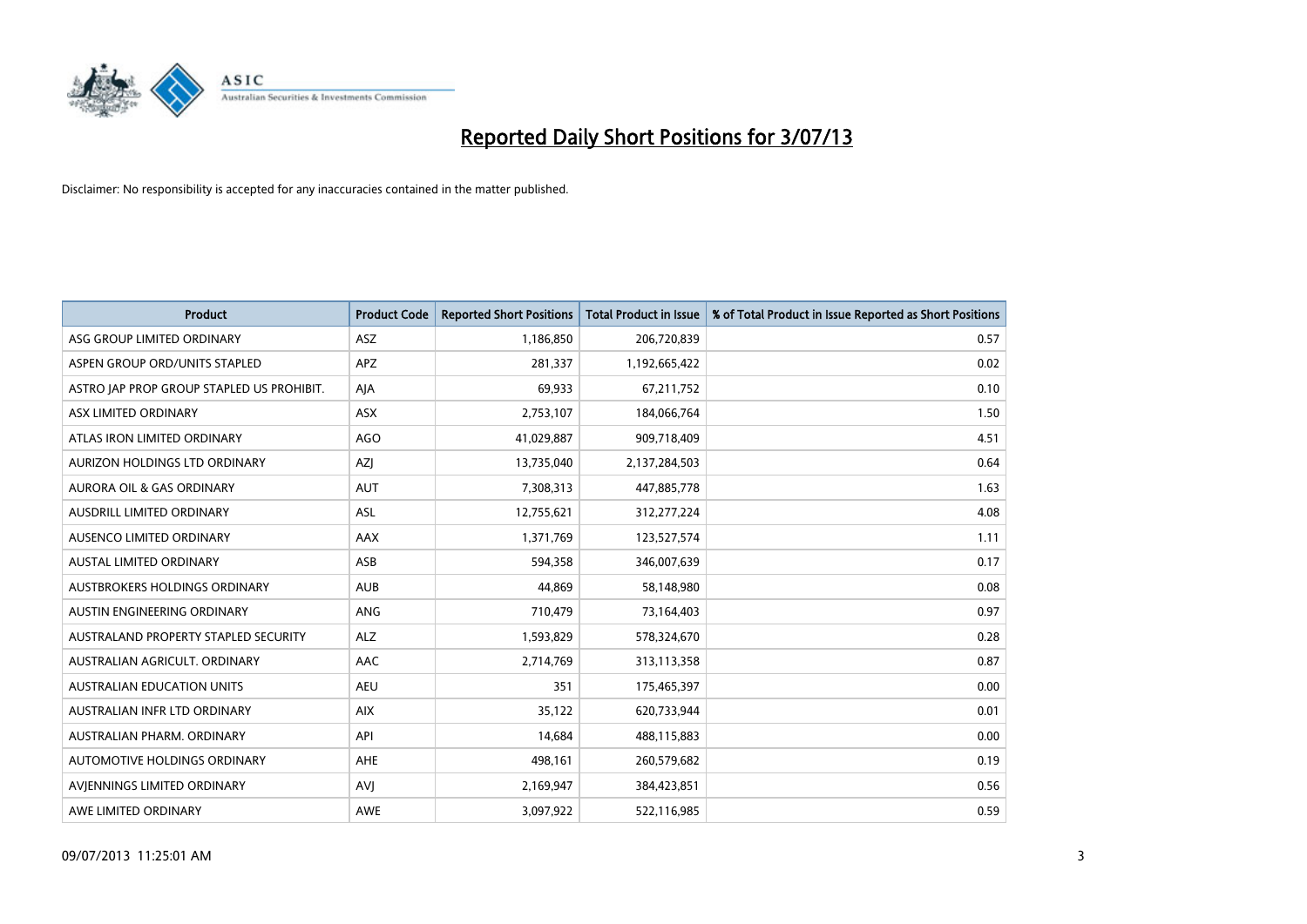

| <b>Product</b>                                | <b>Product Code</b> | <b>Reported Short Positions</b> | <b>Total Product in Issue</b> | % of Total Product in Issue Reported as Short Positions |
|-----------------------------------------------|---------------------|---------------------------------|-------------------------------|---------------------------------------------------------|
| AZUMAH RESOURCES ORDINARY                     | <b>AZM</b>          | 101,582                         | 334,064,096                   | 0.03                                                    |
| BANDANNA ENERGY ORDINARY                      | <b>BND</b>          | 23,113,841                      | 528,481,199                   | 4.37                                                    |
| BANK OF QUEENSLAND. ORDINARY                  | <b>BOQ</b>          | 7,239,903                       | 318,192,231                   | 2.28                                                    |
| <b>BASE RES LIMITED ORDINARY</b>              | <b>BSE</b>          | 3,878,344                       | 561,840,029                   | 0.69                                                    |
| BATHURST RES NZ LTD ORDINARY                  | <b>BRL</b>          | 42,586,859                      | 699,247,997                   | 6.09                                                    |
| <b>BC IRON LIMITED ORDINARY</b>               | <b>BCI</b>          | 563,072                         | 123,279,384                   | 0.46                                                    |
| BEACH ENERGY LIMITED ORDINARY                 | <b>BPT</b>          | 19,491,338                      | 1,269,399,183                 | 1.54                                                    |
| BEADELL RESOURCE LTD ORDINARY                 | <b>BDR</b>          | 63,962,021                      | 788,277,280                   | 8.11                                                    |
| BEGA CHEESE LTD ORDINARY                      | <b>BGA</b>          | 16,275                          | 151,866,050                   | 0.01                                                    |
| BENDIGO AND ADELAIDE ORDINARY                 | <b>BEN</b>          | 15,316,491                      | 407,185,500                   | 3.76                                                    |
| BERKELEY RESOURCES ORDINARY                   | <b>BKY</b>          | 432,433                         | 179,393,323                   | 0.24                                                    |
| BHP BILLITON LIMITED ORDINARY                 | <b>BHP</b>          | 12,003,777                      | 3,211,691,105                 | 0.37                                                    |
| <b>BILLABONG ORDINARY</b>                     | <b>BBG</b>          | 14,473,927                      | 478,944,292                   | 3.02                                                    |
| <b>BLACKMORES LIMITED ORDINARY</b>            | <b>BKL</b>          | 4,055                           | 16,972,069                    | 0.02                                                    |
| <b>BLACKTHORN RESOURCES ORD US PROHIBITED</b> | <b>BTR</b>          | 514,148                         | 164,285,950                   | 0.31                                                    |
| BLUESCOPE STEEL LTD ORDINARY                  | <b>BSL</b>          | 8,364,197                       | 558,243,305                   | 1.50                                                    |
| <b>BOART LONGYEAR ORDINARY</b>                | <b>BLY</b>          | 45,407,514                      | 461,163,412                   | 9.85                                                    |
| BORAL LIMITED, ORDINARY                       | <b>BLD</b>          | 49,848,068                      | 774,000,641                   | 6.44                                                    |
| <b>BRADKEN LIMITED ORDINARY</b>               | <b>BKN</b>          | 13,186,047                      | 169,240,662                   | 7.79                                                    |
| <b>BRAMBLES LIMITED ORDINARY</b>              | <b>BXB</b>          | 3,285,400                       | 1,557,367,436                 | 0.21                                                    |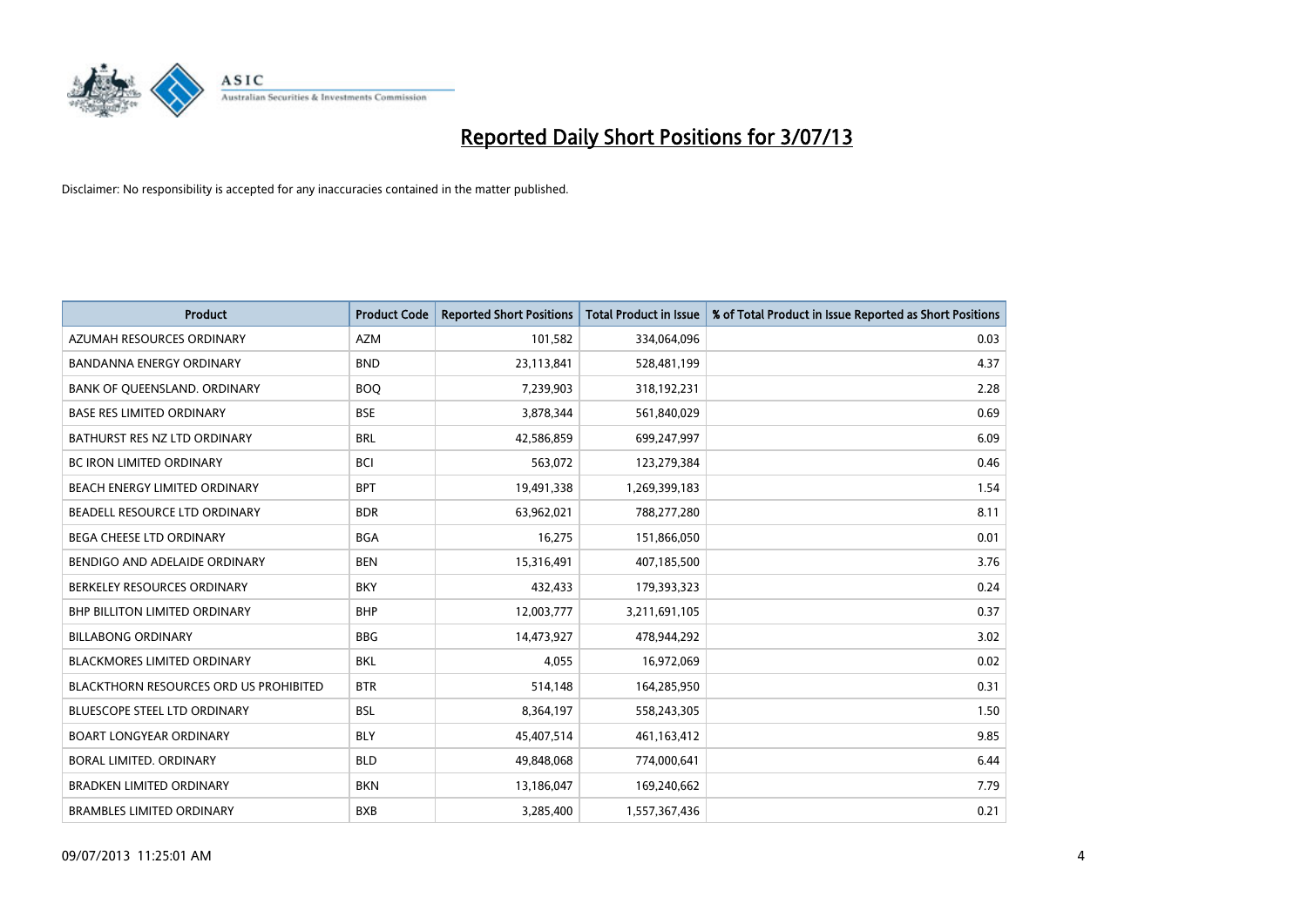

| <b>Product</b>                          | <b>Product Code</b> | <b>Reported Short Positions</b> | <b>Total Product in Issue</b> | % of Total Product in Issue Reported as Short Positions |
|-----------------------------------------|---------------------|---------------------------------|-------------------------------|---------------------------------------------------------|
| <b>BREVILLE GROUP LTD ORDINARY</b>      | <b>BRG</b>          | 6,388,826                       | 130,095,322                   | 4.91                                                    |
| BRICKWORKS LIMITED ORDINARY             | <b>BKW</b>          | 6,508                           | 147,818,132                   | 0.00                                                    |
| BROCKMAN MINING LTD ORDINARY            | <b>BCK</b>          | 90,995                          | 7,894,482,131                 | 0.00                                                    |
| BT INVESTMENT MNGMNT ORDINARY           | <b>BTT</b>          | 105,962                         | 274,214,460                   | 0.04                                                    |
| <b>BUCCANEER ENERGY LTD ORDINARY</b>    | <b>BCC</b>          | 500,000                         | 1,932,152,999                 | 0.03                                                    |
| <b>BURU ENERGY ORDINARY</b>             | <b>BRU</b>          | 16,392,969                      | 274,036,429                   | 5.98                                                    |
| <b>BWP TRUST ORDINARY UNITS</b>         | <b>BWP</b>          | 4,425,508                       | 537,753,954                   | 0.82                                                    |
| <b>CABCHARGE AUSTRALIA ORDINARY</b>     | CAB                 | 11,424,994                      | 120,430,683                   | 9.49                                                    |
| CALTEX AUSTRALIA ORDINARY               | <b>CTX</b>          | 2,630,895                       | 270,000,000                   | 0.97                                                    |
| CAPE LAMBERT RES LTD ORDINARY           | <b>CFE</b>          | 63,832                          | 681,741,942                   | 0.01                                                    |
| <b>CARBON ENERGY ORDINARY</b>           | <b>CNX</b>          | 4,533                           | 786,889,705                   | 0.00                                                    |
| <b>CARDNO LIMITED ORDINARY</b>          | CDD                 | 10,971,844                      | 143,726,327                   | 7.63                                                    |
| CARNARVON PETROLEUM ORDINARY            | <b>CVN</b>          | 39,246                          | 934,109,501                   | 0.00                                                    |
| CARSALES.COM LTD ORDINARY               | <b>CRZ</b>          | 2,126,421                       | 236,181,964                   | 0.90                                                    |
| <b>CASH CONVERTERS ORDINARY</b>         | CCV                 | 2,912,874                       | 423,861,025                   | 0.69                                                    |
| CBD ENERGY LIMITED ORDINARY             | CBD                 | 250,000                         | 522,847,345                   | 0.05                                                    |
| CEDAR WOODS PROP. ORDINARY              | <b>CWP</b>          | 80,048                          | 73,359,551                    | 0.11                                                    |
| CENTRAL PETROLEUM ORDINARY              | <b>CTP</b>          | 782,706                         | 1,440,078,845                 | 0.05                                                    |
| <b>CERAMIC FUEL CELLS ORDINARY</b>      | <b>CFU</b>          | 580,234                         | 1,591,941,620                 | 0.04                                                    |
| CFS RETAIL TRUST GRP STAPLED SECURITIES | <b>CFX</b>          | 62,191,523                      | 2,828,495,659                 | 2.20                                                    |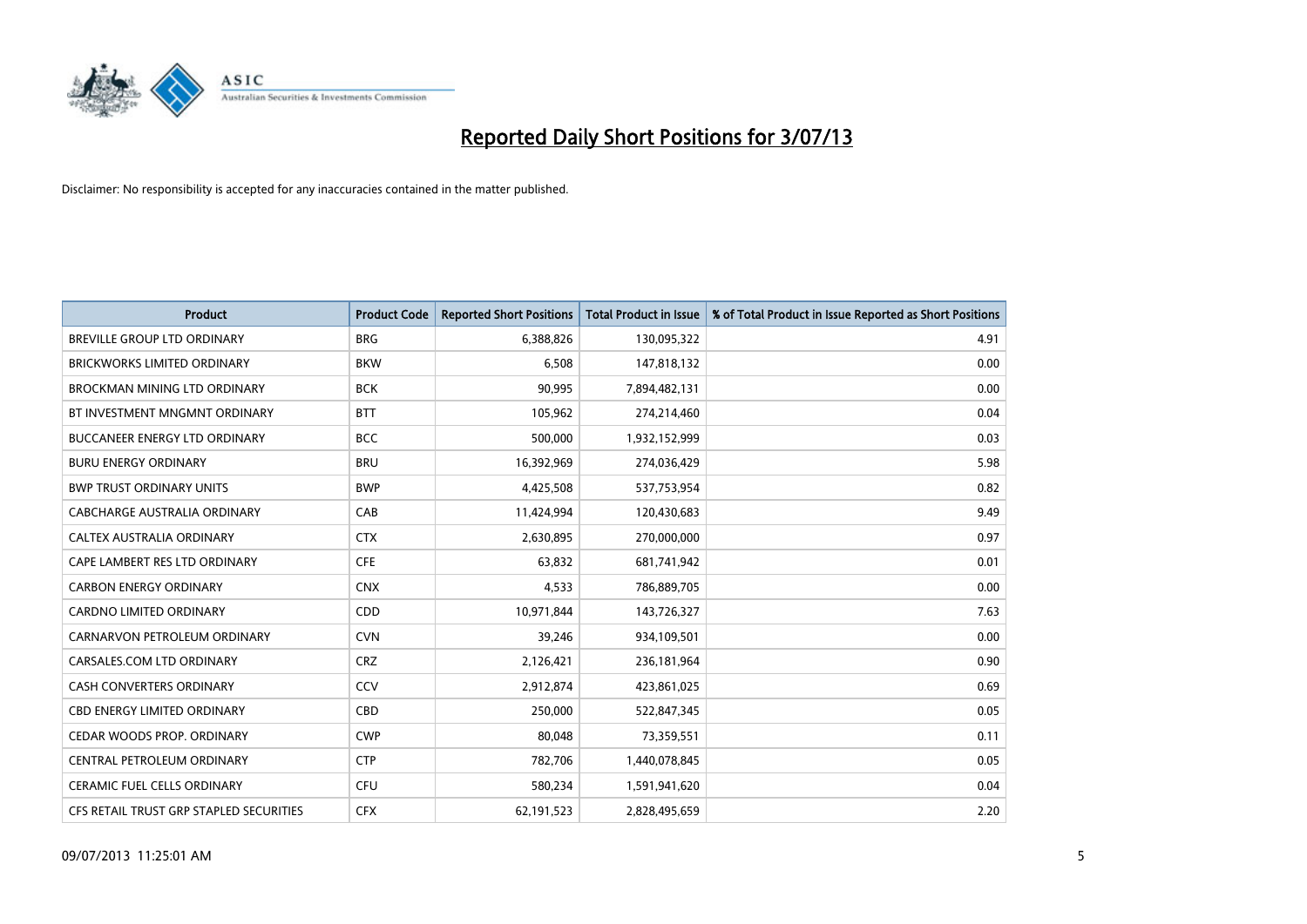

| <b>Product</b>                          | <b>Product Code</b> | <b>Reported Short Positions</b> | <b>Total Product in Issue</b> | % of Total Product in Issue Reported as Short Positions |
|-----------------------------------------|---------------------|---------------------------------|-------------------------------|---------------------------------------------------------|
| CHALLENGER DIV.PRO. STAPLED UNITS       | <b>CDI</b>          | 45,945                          | 214,101,013                   | 0.02                                                    |
| CHALLENGER LIMITED ORDINARY             | <b>CGF</b>          | 3,109,745                       | 530,862,585                   | 0.59                                                    |
| CHANDLER MACLEOD LTD ORDINARY           | <b>CMG</b>          | 283,798                         | 469,679,390                   | 0.06                                                    |
| CHARTER HALL GROUP STAPLED US PROHIBIT. | <b>CHC</b>          | 437,034                         | 302,262,312                   | 0.14                                                    |
| <b>CHARTER HALL RETAIL UNITS</b>        | <b>COR</b>          | 6,619,002                       | 337,582,974                   | 1.96                                                    |
| <b>CHORUS LIMITED ORDINARY</b>          | <b>CNU</b>          | 96,596                          | 389,299,049                   | 0.02                                                    |
| CITIGOLD CORP LTD ORDINARY              | <b>CTO</b>          | 153,427                         | 1,352,907,765                 | 0.01                                                    |
| <b>CLOUGH LIMITED ORDINARY</b>          | <b>CLO</b>          | 6,754,940                       | 777,210,042                   | 0.87                                                    |
| COAL OF AFRICA LTD ORDINARY             | <b>CZA</b>          | 426                             | 1,048,368,613                 | 0.00                                                    |
| <b>COALSPUR MINES LTD ORDINARY</b>      | <b>CPL</b>          | 7,685,793                       | 641,244,435                   | 1.20                                                    |
| COCA-COLA AMATIL ORDINARY               | <b>CCL</b>          | 7,221,908                       | 763,590,249                   | 0.95                                                    |
| <b>COCHLEAR LIMITED ORDINARY</b>        | <b>COH</b>          | 4,227,667                       | 57,040,932                    | 7.41                                                    |
| <b>COCKATOO COAL ORDINARY</b>           | <b>COK</b>          | 9,326,798                       | 1,021,101,465                 | 0.91                                                    |
| <b>CODAN LIMITED ORDINARY</b>           | <b>CDA</b>          | 623,652                         | 176,926,104                   | 0.35                                                    |
| COFFEY INTERNATIONAL ORDINARY           | <b>COF</b>          | 1,917                           | 255,833,165                   | 0.00                                                    |
| <b>COKAL LTD ORDINARY</b>               | <b>CKA</b>          | 955,743                         | 411,046,892                   | 0.23                                                    |
| <b>COLLINS FOODS LTD ORDINARY</b>       | <b>CKF</b>          | 590,808                         | 93,000,003                    | 0.64                                                    |
| COMMONWEALTH BANK, ORDINARY             | <b>CBA</b>          | 11,539,040                      | 1,611,928,836                 | 0.72                                                    |
| COMMONWEALTH PROP ORDINARY UNITS        | <b>CPA</b>          | 44,024,497                      | 2,347,003,413                 | 1.88                                                    |
| <b>COMPASS RESOURCES ORDINARY</b>       | <b>CMR</b>          | 7,472                           | 1,403,744,100                 | 0.00                                                    |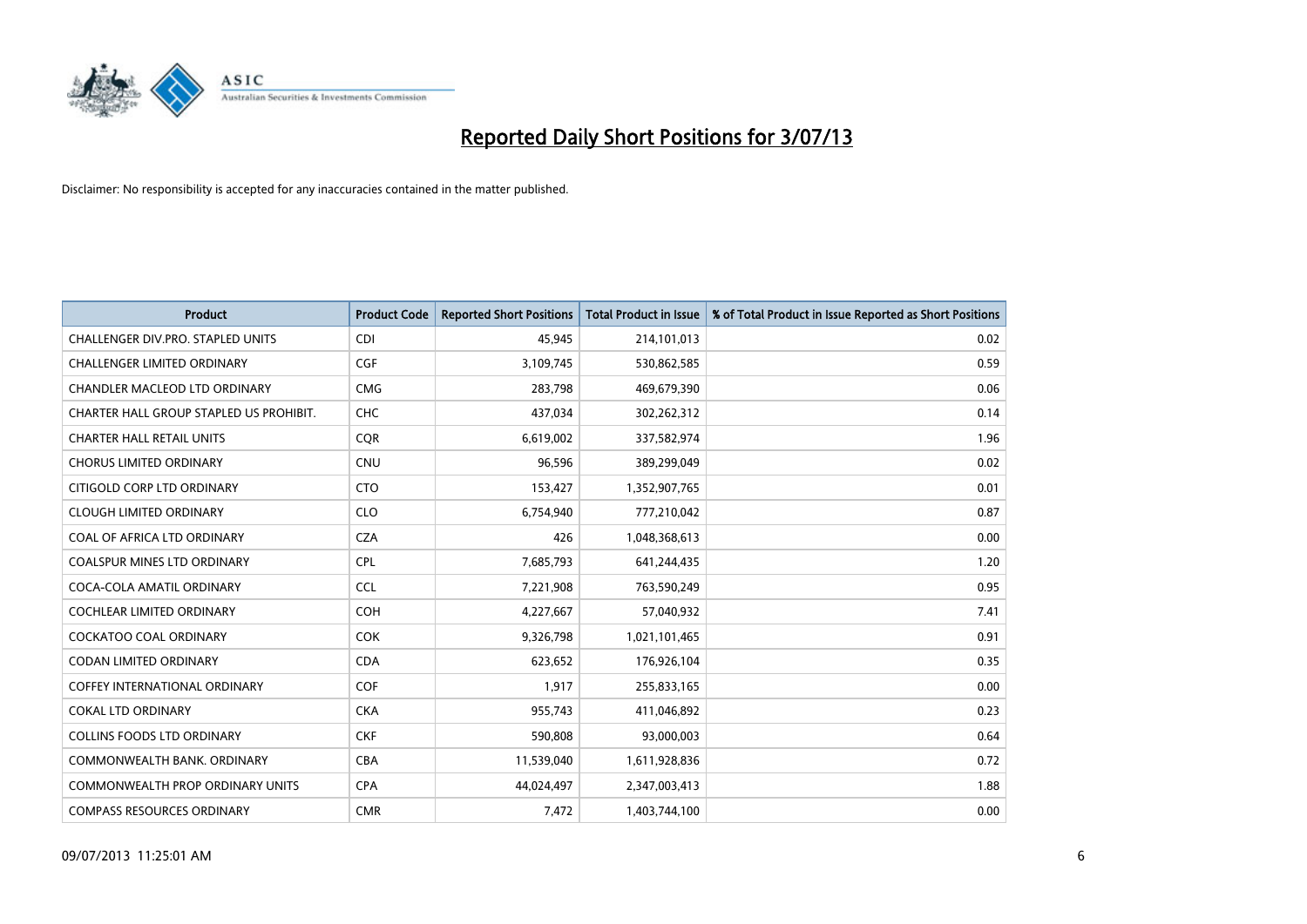

| <b>Product</b>                       | <b>Product Code</b> | <b>Reported Short Positions</b> | <b>Total Product in Issue</b> | % of Total Product in Issue Reported as Short Positions |
|--------------------------------------|---------------------|---------------------------------|-------------------------------|---------------------------------------------------------|
| <b>COMPUTERSHARE LTD ORDINARY</b>    | <b>CPU</b>          | 10,320,459                      | 556,203,079                   | 1.86                                                    |
| CORP TRAVEL LIMITED ORDINARY         | <b>CTD</b>          | 216,248                         | 78,081,184                    | 0.28                                                    |
| <b>CREDIT CORP GROUP ORDINARY</b>    | <b>CCP</b>          | 86,379                          | 45,932,899                    | 0.19                                                    |
| CROMWELL PROP STAPLED SECURITIES     | <b>CMW</b>          | 579,244                         | 1,713,721,456                 | 0.03                                                    |
| <b>CROWN LIMITED ORDINARY</b>        | <b>CWN</b>          | 2,922,191                       | 728,394,185                   | 0.40                                                    |
| <b>CSG LIMITED ORDINARY</b>          | CSV                 | 162,490                         | 278,155,477                   | 0.06                                                    |
| <b>CSL LIMITED ORDINARY</b>          | <b>CSL</b>          | 2,424,978                       | 488,086,870                   | 0.50                                                    |
| <b>CSR LIMITED ORDINARY</b>          | <b>CSR</b>          | 44,978,813                      | 506,000,315                   | 8.89                                                    |
| <b>CUDECO LIMITED ORDINARY</b>       | CDU                 | 6,620,476                       | 204,877,294                   | 3.23                                                    |
| DART ENERGY LTD ORDINARY             | <b>DTE</b>          | 14,148,289                      | 878,789,752                   | 1.61                                                    |
| DATA#3 LIMITED ORDINARY              | DTL                 | 155,097                         | 153,974,950                   | 0.10                                                    |
| DAVID JONES LIMITED ORDINARY         | <b>DJS</b>          | 59,016,100                      | 535,002,401                   | 11.03                                                   |
| <b>DECMIL GROUP LIMITED ORDINARY</b> | <b>DCG</b>          | 5,536,511                       | 168,203,219                   | 3.29                                                    |
| DEEP YELLOW LIMITED ORDINARY         | <b>DYL</b>          | 840                             | 1,560,859,287                 | 0.00                                                    |
| DEXUS PROPERTY GROUP STAPLED UNITS   | <b>DXS</b>          | 14,298,094                      | 4,839,024,176                 | 0.30                                                    |
| DISCOVERY METALS LTD ORDINARY        | <b>DML</b>          | 12,031,724                      | 486,986,451                   | 2.47                                                    |
| DOMINO PIZZA ENTERPR ORDINARY        | <b>DMP</b>          | 332,765                         | 70,192,674                    | 0.47                                                    |
| DORAY MINERALS LTD ORDINARY          | <b>DRM</b>          | 57,921                          | 141,866,768                   | 0.04                                                    |
| DOWNER EDI LIMITED ORDINARY          | <b>DOW</b>          | 9,603,234                       | 433,409,429                   | 2.22                                                    |
| DRILLSEARCH ENERGY ORDINARY          | <b>DLS</b>          | 20,481,303                      | 427,753,371                   | 4.79                                                    |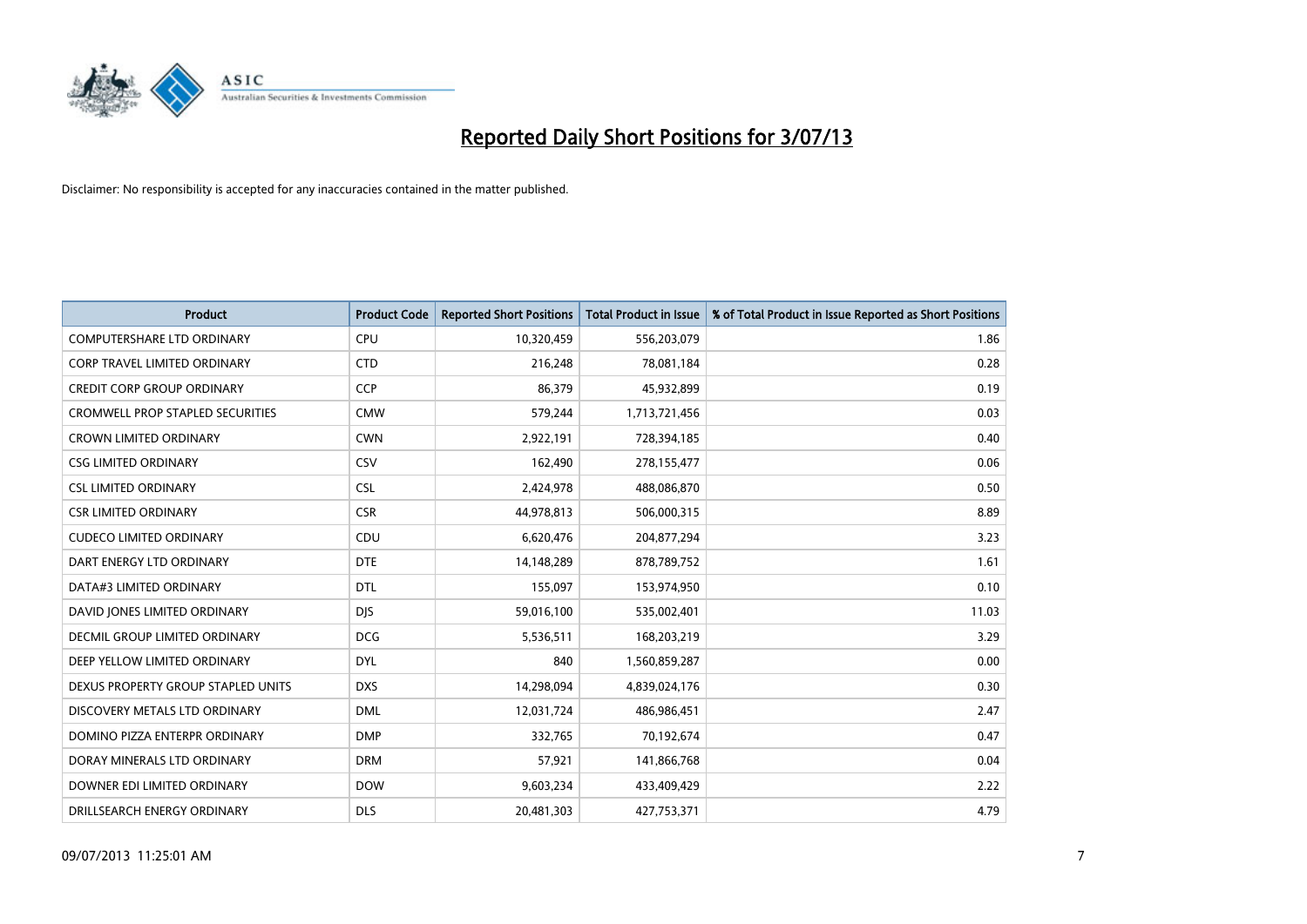

| <b>Product</b>                         | <b>Product Code</b> | <b>Reported Short Positions</b> | <b>Total Product in Issue</b> | % of Total Product in Issue Reported as Short Positions |
|----------------------------------------|---------------------|---------------------------------|-------------------------------|---------------------------------------------------------|
| DUET GROUP STAPLED US PROHIBIT.        | <b>DUE</b>          | 5,303,819                       | 1,169,314,842                 | 0.45                                                    |
| <b>DULUXGROUP LIMITED ORDINARY</b>     | <b>DLX</b>          | 5,227,463                       | 376,810,326                   | 1.39                                                    |
| <b>DWS LTD ORDINARY</b>                | <b>DWS</b>          | 414,650                         | 132,362,763                   | 0.31                                                    |
| ECHO ENTERTAINMENT ORDINARY            | <b>EGP</b>          | 12,179,870                      | 825,672,730                   | 1.48                                                    |
| <b>ELDERS LIMITED ORDINARY</b>         | <b>ELD</b>          | 18,008,293                      | 448,598,480                   | 4.01                                                    |
| ELEMENTAL MINERALS ORDINARY            | <b>ELM</b>          | 34,105                          | 288,587,228                   | 0.01                                                    |
| ELEMENTOS LIMITED ORDINARY             | <b>ELT</b>          | 16                              | 163,071,447                   | 0.00                                                    |
| <b>EMECO HOLDINGS ORDINARY</b>         | <b>EHL</b>          | 16,949,730                      | 599,675,707                   | 2.83                                                    |
| <b>ENDEAVOUR MIN CORP CDI 1:1</b>      | <b>EVR</b>          | 17,565                          | 126,540,908                   | 0.01                                                    |
| <b>ENERGY RESOURCES ORDINARY 'A'</b>   | <b>ERA</b>          | 10,496,064                      | 517,725,062                   | 2.03                                                    |
| <b>ENERGY WORLD CORPOR, ORDINARY</b>   | <b>EWC</b>          | 25,909,762                      | 1,734,166,672                 | 1.49                                                    |
| <b>ENVESTRA LIMITED ORDINARY</b>       | <b>ENV</b>          | 11,450,029                      | 1,796,808,474                 | 0.64                                                    |
| EQUATORIAL RES LTD ORDINARY            | EQX                 | 8                               | 121,885,353                   | 0.00                                                    |
| ERM POWER LIMITED ORDINARY             | EPW                 | 449.780                         | 203,332,935                   | 0.22                                                    |
| ETHANE PIPELINE STAPLED SECURITIES     | <b>EPX</b>          | 133                             | 69,302,275                    | 0.00                                                    |
| EVOLUTION MINING LTD ORDINARY          | <b>EVN</b>          | 23,125,132                      | 708,092,989                   | 3.27                                                    |
| FAIRFAX MEDIA LTD ORDINARY             | <b>FXJ</b>          | 391,851,111                     | 2,351,955,725                 | 16.66                                                   |
| FANTASTIC HOLDINGS ORDINARY            | <b>FAN</b>          | 66,668                          | 102,739,538                   | 0.06                                                    |
| <b>FAR LTD ORDINARY</b>                | <b>FAR</b>          | 22,746,124                      | 2,499,846,742                 | 0.91                                                    |
| FEDERATION CNTRES ORD/UNIT STAPLED SEC | <b>FDC</b>          | 2,848,211                       | 1,427,641,565                 | 0.20                                                    |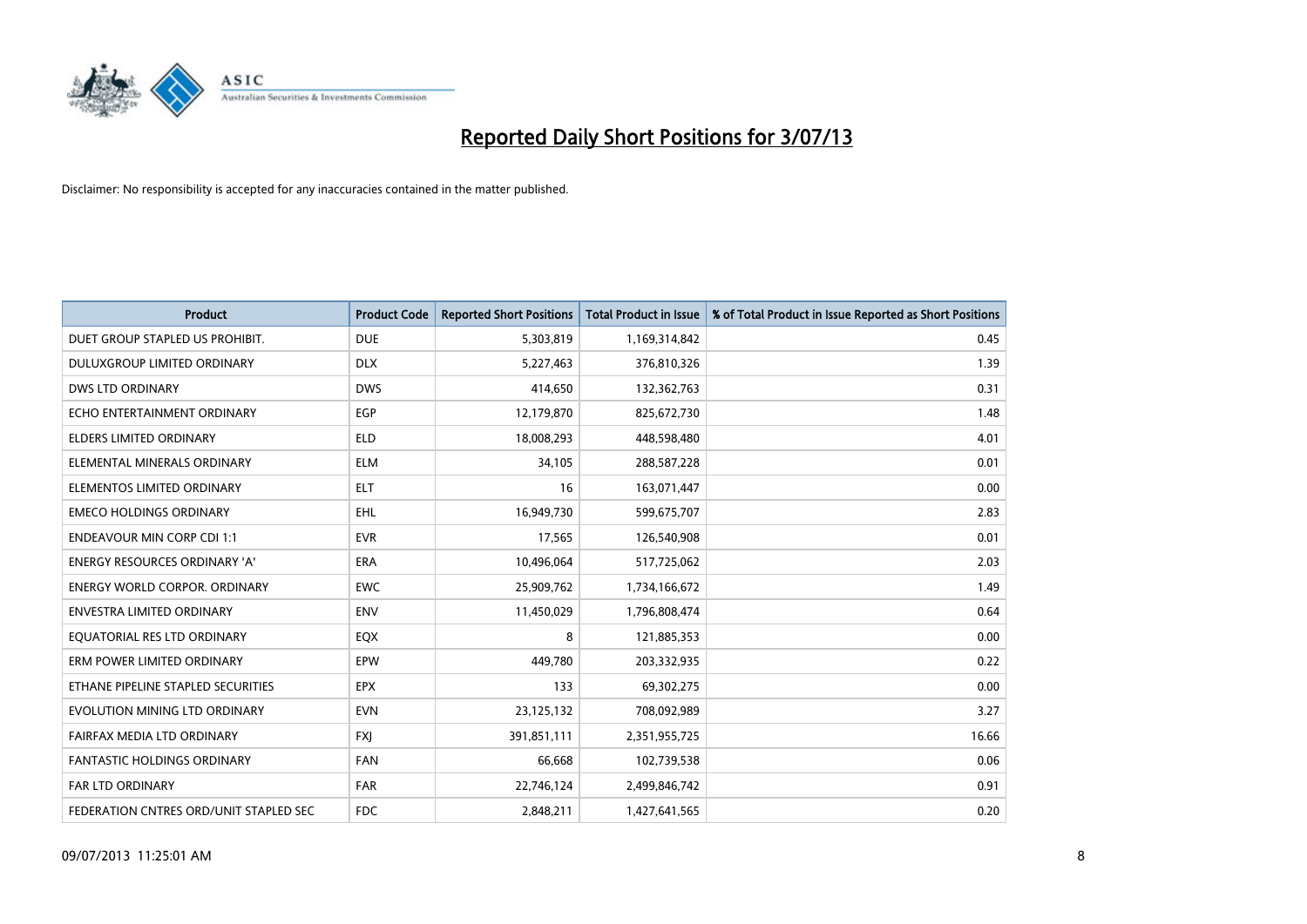

| <b>Product</b>                            | <b>Product Code</b> | <b>Reported Short Positions</b> | <b>Total Product in Issue</b> | % of Total Product in Issue Reported as Short Positions |
|-------------------------------------------|---------------------|---------------------------------|-------------------------------|---------------------------------------------------------|
| FINBAR GROUP LIMITED ORDINARY             | <b>FRI</b>          | 54,710                          | 218,006,169                   | 0.03                                                    |
| FKP PROPERTY GROUP STAPLED SECURITIES     | <b>FKP</b>          | 8,320,404                       | 321,578,705                   | 2.59                                                    |
| FLEETWOOD CORP ORDINARY                   | <b>FWD</b>          | 2,520,406                       | 60,522,619                    | 4.16                                                    |
| FLETCHER BUILDING ORDINARY                | <b>FBU</b>          | 3,517,131                       | 686,096,427                   | 0.51                                                    |
| FLEXIGROUP LIMITED ORDINARY               | <b>FXL</b>          | 359,201                         | 301,655,394                   | 0.12                                                    |
| <b>FLIGHT CENTRE ORDINARY</b>             | <b>FLT</b>          | 12,252,769                      | 100,426,726                   | 12.20                                                   |
| FLINDERS MINES LTD ORDINARY               | <b>FMS</b>          | 4,011,411                       | 1,821,300,404                 | 0.22                                                    |
| <b>FOCUS MINERALS LTD ORDINARY</b>        | <b>FML</b>          | 29,633,161                      | 9,137,375,877                 | 0.32                                                    |
| FORGE GROUP LIMITED ORDINARY              | FGE                 | 1,217,324                       | 86,169,014                    | 1.41                                                    |
| FORTESCUE METALS GRP ORDINARY             | <b>FMG</b>          | 176,960,988                     | 3,113,798,659                 | 5.68                                                    |
| <b>G.U.D. HOLDINGS ORDINARY</b>           | GUD                 | 5,870,611                       | 71,341,319                    | 8.23                                                    |
| <b>G8 EDUCATION LIMITED ORDINARY</b>      | GEM                 | 2,595,146                       | 272,151,612                   | 0.95                                                    |
| <b>GALAXY RESOURCES ORDINARY</b>          | GXY                 | 3,916,935                       | 584,355,501                   | 0.67                                                    |
| <b>GENETIC TECHNOLOGIES ORDINARY</b>      | GTG                 | 165,000                         | 475,471,819                   | 0.03                                                    |
| <b>GEODYNAMICS LIMITED ORDINARY</b>       | GDY                 | 850                             | 406,452,608                   | 0.00                                                    |
| <b>GINDALBIE METALS LTD ORDINARY</b>      | GBG                 | 53,180,886                      | 1,492,154,301                 | 3.56                                                    |
| <b>GOODMAN FIELDER, ORDINARY</b>          | GFF                 | 57,803,966                      | 1,955,559,207                 | 2.96                                                    |
| <b>GOODMAN GROUP STAPLED</b>              | <b>GMG</b>          | 5,854,972                       | 1,713,233,947                 | 0.34                                                    |
| <b>GPT GROUP STAPLED SEC.</b>             | <b>GPT</b>          | 3,555,228                       | 1,768,731,729                 | 0.20                                                    |
| <b>GRAINCORP LIMITED A CLASS ORDINARY</b> | <b>GNC</b>          | 1,028,832                       | 228,855,628                   | 0.45                                                    |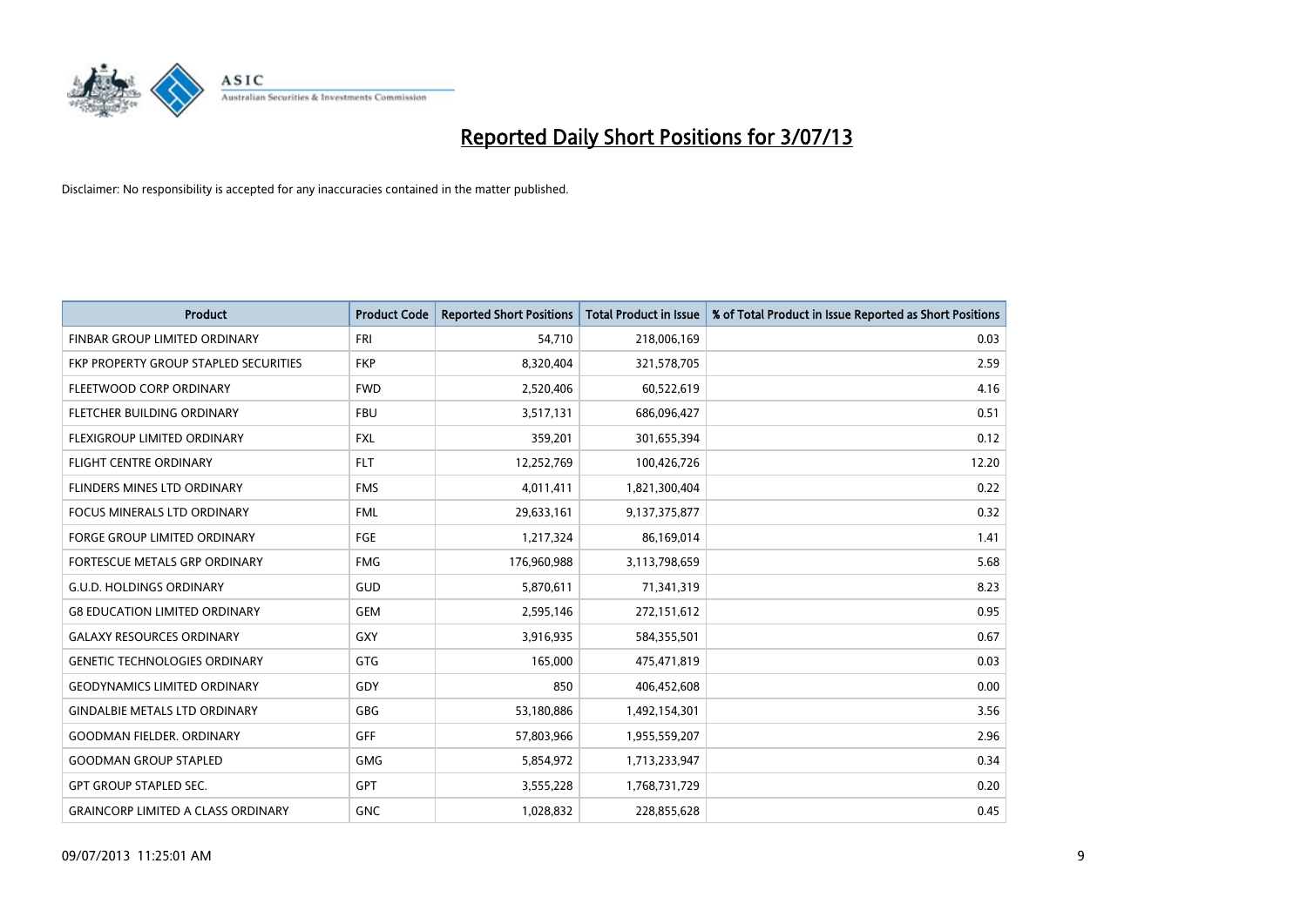

| <b>Product</b>                                   | <b>Product Code</b> | <b>Reported Short Positions</b> | <b>Total Product in Issue</b> | % of Total Product in Issue Reported as Short Positions |
|--------------------------------------------------|---------------------|---------------------------------|-------------------------------|---------------------------------------------------------|
| <b>GRANGE RESOURCES, ORDINARY</b>                | GRR                 | 6,121,712                       | 1,156,492,195                 | 0.53                                                    |
| <b>GREENLAND MIN EN LTD ORDINARY</b>             | GGG                 | 5,403,258                       | 571,975,263                   | 0.94                                                    |
| <b>GROWTHPOINT PROPERTY ORD/UNIT STAPLED SEC</b> | GOZ                 | 121,954                         | 402,830,366                   | 0.03                                                    |
| <b>GRYPHON MINERALS LTD ORDINARY</b>             | GRY                 | 13,822,521                      | 400,464,983                   | 3.45                                                    |
| <b>GUILDFORD COAL LTD ORDINARY</b>               | <b>GUF</b>          | 671,741                         | 635,046,899                   | 0.11                                                    |
| <b>GUNNS LIMITED ORDINARY</b>                    | <b>GNS</b>          | 51,772,667                      | 848,401,559                   | 6.10                                                    |
| <b>GWA GROUP LTD ORDINARY</b>                    | <b>GWA</b>          | 13,591,080                      | 306,533,770                   | 4.43                                                    |
| <b>HARVEY NORMAN ORDINARY</b>                    | <b>HVN</b>          | 86,019,472                      | 1,062,316,784                 | 8.10                                                    |
| HASTIE GROUP LIMITED ORDINARY                    | <b>HST</b>          | 5,000                           | 137,353,504                   | 0.00                                                    |
| <b>HENDERSON GROUP CDI 1:1</b>                   | <b>HGG</b>          | 1,462,211                       | 750,414,058                   | 0.19                                                    |
| HFA HOLDINGS LIMITED ORDINARY                    | <b>HFA</b>          | 3,809                           | 117,332,831                   | 0.00                                                    |
| HILLGROVE RES LTD ORDINARY                       | <b>HGO</b>          | 1,644,834                       | 1,022,760,221                 | 0.16                                                    |
| HILLS HOLDINGS LTD ORDINARY                      | <b>HIL</b>          | 479,363                         | 246,500,444                   | 0.19                                                    |
| HORIZON OIL LIMITED ORDINARY                     | <b>HZN</b>          | 51,611,929                      | 1,135,266,515                 | 4.55                                                    |
| HOT CHILI LTD ORDINARY                           | <b>HCH</b>          | 31,892                          | 297,462,196                   | 0.01                                                    |
| <b>ICON ENERGY LIMITED ORDINARY</b>              | <b>ICN</b>          | 18.848                          | 533,391,210                   | 0.00                                                    |
| <b>IINET LIMITED ORDINARY</b>                    | <b>IIN</b>          | 2,126,458                       | 161,238,847                   | 1.32                                                    |
| ILUKA RESOURCES ORDINARY                         | ILU                 | 47,242,508                      | 418,700,517                   | 11.28                                                   |
| <b>IMDEX LIMITED ORDINARY</b>                    | <b>IMD</b>          | 5,601,800                       | 210,473,188                   | 2.66                                                    |
| IMF (AUSTRALIA) LTD ORDINARY                     | <b>IMF</b>          | 1,347,760                       | 123,201,716                   | 1.09                                                    |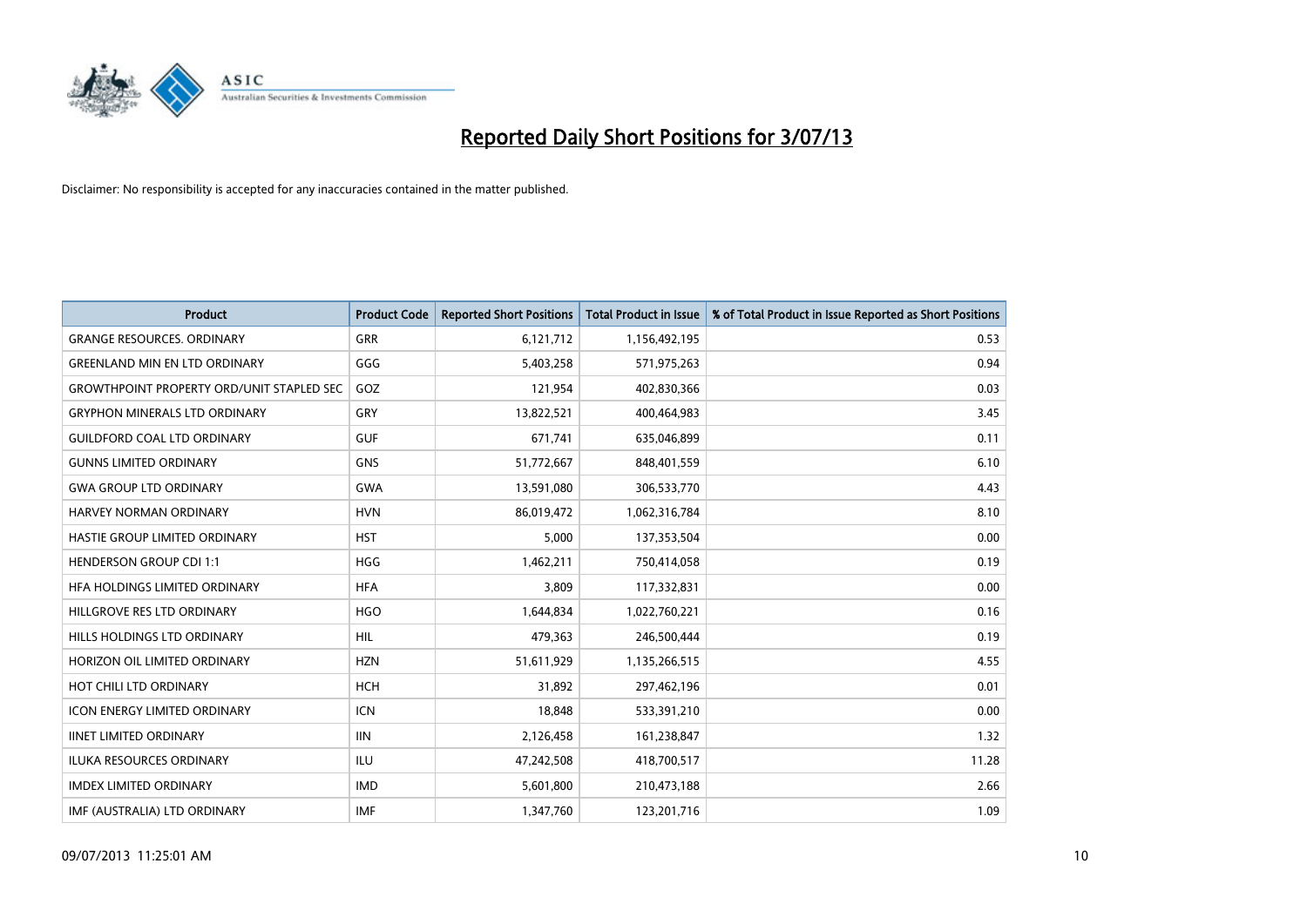

| <b>Product</b>                                | <b>Product Code</b> | <b>Reported Short Positions</b> | <b>Total Product in Issue</b> | % of Total Product in Issue Reported as Short Positions |
|-----------------------------------------------|---------------------|---------------------------------|-------------------------------|---------------------------------------------------------|
| <b>INCITEC PIVOT ORDINARY</b>                 | IPL                 | 25,166,212                      | 1,628,730,107                 | 1.55                                                    |
| INDEPENDENCE GROUP ORDINARY                   | <b>IGO</b>          | 5,920,152                       | 232,882,535                   | 2.54                                                    |
| <b>INDOPHIL RESOURCES ORDINARY</b>            | <b>IRN</b>          | 1,201,652                       | 1,203,146,194                 | 0.10                                                    |
| <b>INFIGEN ENERGY STAPLED SECURITIES</b>      | <b>IFN</b>          | 3,235,701                       | 762,265,972                   | 0.42                                                    |
| <b>INOVA RESOURCES LTD ORDINARY</b>           | <b>IVA</b>          | 997,005                         | 726,565,560                   | 0.14                                                    |
| <b>INSURANCE AUSTRALIA ORDINARY</b>           | <b>IAG</b>          | 2,500,576                       | 2,079,034,021                 | 0.12                                                    |
| INTEGRATED RESEARCH ORDINARY                  | IRI                 | 58,781                          | 168,367,453                   | 0.03                                                    |
| <b>INTREPID MINES ORDINARY</b>                | <b>IAU</b>          | 22,603,219                      | 555,950,595                   | 4.07                                                    |
| <b>INVESTA OFFICE FUND STAPLED SECURITIES</b> | <b>IOF</b>          | 1,570,207                       | 614,047,458                   | 0.26                                                    |
| <b>INVOCARE LIMITED ORDINARY</b>              | <b>IVC</b>          | 2,925,220                       | 110,030,298                   | 2.66                                                    |
| ION LIMITED ORDINARY                          | <b>ION</b>          | 164,453                         | 256,365,105                   | 0.06                                                    |
| <b>IOOF HOLDINGS LTD ORDINARY</b>             | IFL.                | 2,597,676                       | 232,118,034                   | 1.12                                                    |
| <b>IRESS LIMITED ORDINARY</b>                 | <b>IRE</b>          | 2,406,188                       | 129,585,246                   | 1.86                                                    |
| <b>IRON ORE HOLDINGS ORDINARY</b>             | <b>IOH</b>          | 26.197                          | 161,174,005                   | 0.02                                                    |
| <b>ISELECT LTD ORDINARY</b>                   | <b>ISU</b>          | 887,643                         | 259,064,894                   | 0.34                                                    |
| JAMES HARDIE INDUST CHESS DEPOSITARY INT      | <b>IHX</b>          | 4,301,351                       | 442,091,547                   | 0.97                                                    |
| <b>JB HI-FI LIMITED ORDINARY</b>              | <b>IBH</b>          | 16,599,038                      | 98,947,309                    | 16.78                                                   |
| <b>JUPITER MINES ORDINARY</b>                 | <b>IMS</b>          | 5,220                           | 2,281,835,383                 | 0.00                                                    |
| <b>KAGARA LTD ORDINARY</b>                    | KZL                 | 3,391,221                       | 798,953,117                   | 0.42                                                    |
| KAROON GAS AUSTRALIA ORDINARY                 | <b>KAR</b>          | 3,482,198                       | 221,420,769                   | 1.57                                                    |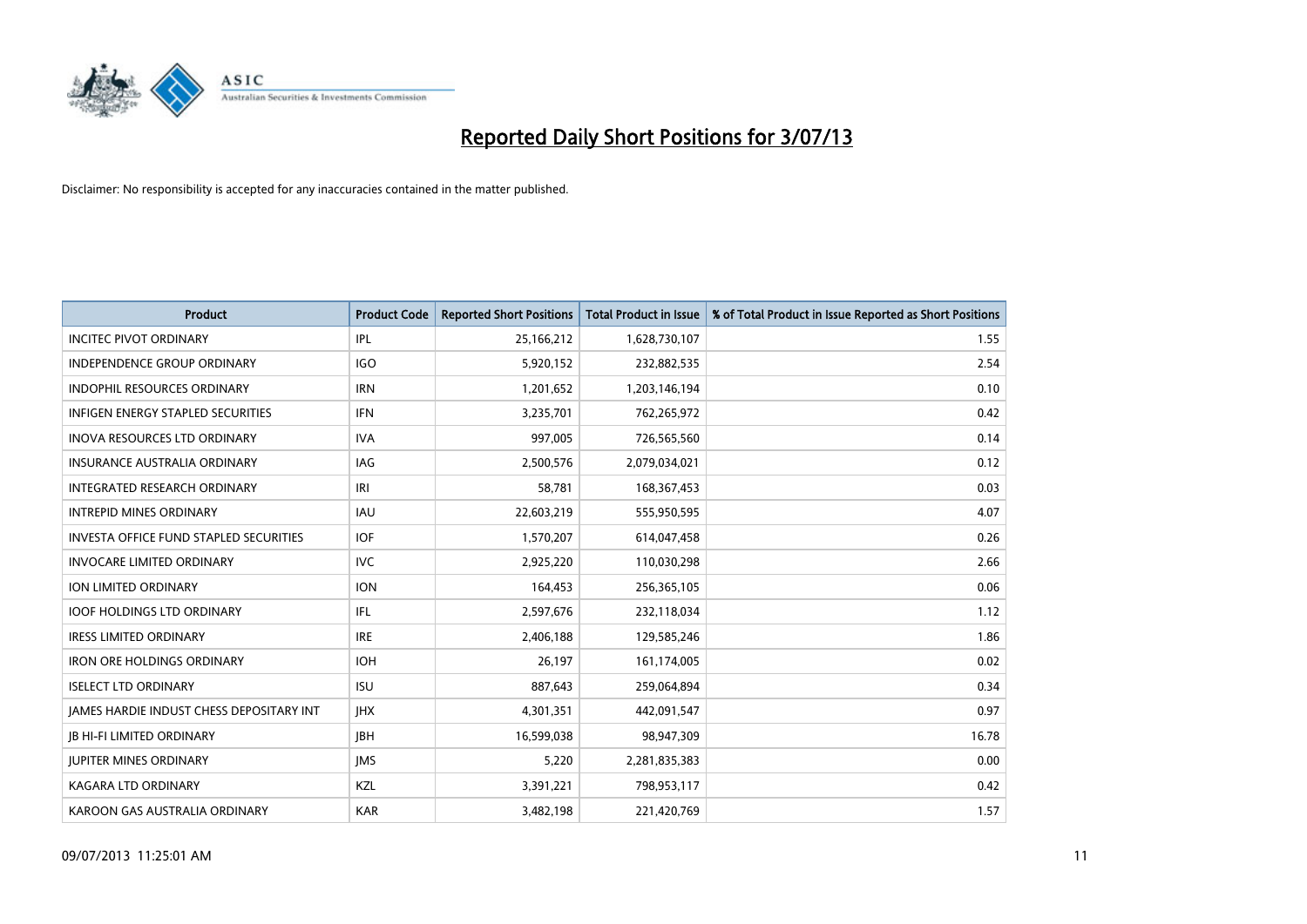

| <b>Product</b>                        | <b>Product Code</b> | <b>Reported Short Positions</b> | <b>Total Product in Issue</b> | % of Total Product in Issue Reported as Short Positions |
|---------------------------------------|---------------------|---------------------------------|-------------------------------|---------------------------------------------------------|
| KATHMANDU HOLD LTD ORDINARY           | <b>KMD</b>          | 540,675                         | 200,215,894                   | 0.27                                                    |
| <b>KBL MINING LIMITED ORDINARY</b>    | <b>KBL</b>          | 1,820                           | 293,535,629                   | 0.00                                                    |
| KINGSGATE CONSOLID. ORDINARY          | <b>KCN</b>          | 5,865,605                       | 152,191,905                   | 3.85                                                    |
| KINGSROSE MINING LTD ORDINARY         | <b>KRM</b>          | 302,410                         | 291,959,871                   | 0.10                                                    |
| LEIGHTON HOLDINGS ORDINARY            | LEI                 | 17,694,057                      | 337,235,188                   | 5.25                                                    |
| LEND LEASE GROUP UNIT/ORD STAPLED     | <b>LLC</b>          | 2,904,875                       | 575,508,314                   | 0.50                                                    |
| LINC ENERGY LTD ORDINARY              | <b>LNC</b>          | 16,840,210                      | 518,687,562                   | 3.25                                                    |
| LION SELECTION GRP ORDINARY           | <b>LSX</b>          | 36                              | 95,420,099                    | 0.00                                                    |
| LOGICAMMS LIMITED ORDINARY            | <b>LCM</b>          | 2,329                           | 71,178,179                    | 0.00                                                    |
| LYCOPODIUM LIMITED ORDINARY           | <b>LYL</b>          | 11,370                          | 38,955,103                    | 0.03                                                    |
| LYNAS CORPORATION ORDINARY            | <b>LYC</b>          | 213,904,248                     | 1,960,801,292                 | 10.91                                                   |
| <b>M2 TELECOMMUNICATION ORDINARY</b>  | <b>MTU</b>          | 6,190,573                       | 178,320,592                   | 3.47                                                    |
| <b>MACA LIMITED ORDINARY</b>          | <b>MLD</b>          | 171,338                         | 172,500,000                   | 0.10                                                    |
| <b>MACMAHON HOLDINGS ORDINARY</b>     | <b>MAH</b>          | 7,900,944                       | 1,261,699,966                 | 0.63                                                    |
| MACPHERSONS RESOURCE ORDINARY         | <b>MRP</b>          | 1,500,000                       | 249,359,110                   | 0.60                                                    |
| MACQ ATLAS ROADS GRP ORDINARY STAPLED | <b>MQA</b>          | 18,805,773                      | 478,531,436                   | 3.93                                                    |
| MACQUARIE GROUP LTD ORDINARY          | <b>MQG</b>          | 2,634,278                       | 339,816,303                   | 0.78                                                    |
| MAGELLAN FIN GRP LTD ORDINARY         | <b>MFG</b>          | 397,319                         | 152,782,876                   | 0.26                                                    |
| MATRIX C & E LTD ORDINARY             | <b>MCE</b>          | 3,193,237                       | 94,555,428                    | 3.38                                                    |
| MAVERICK DRILLING ORDINARY            | <b>MAD</b>          | 7,622,257                       | 452,726,751                   | 1.68                                                    |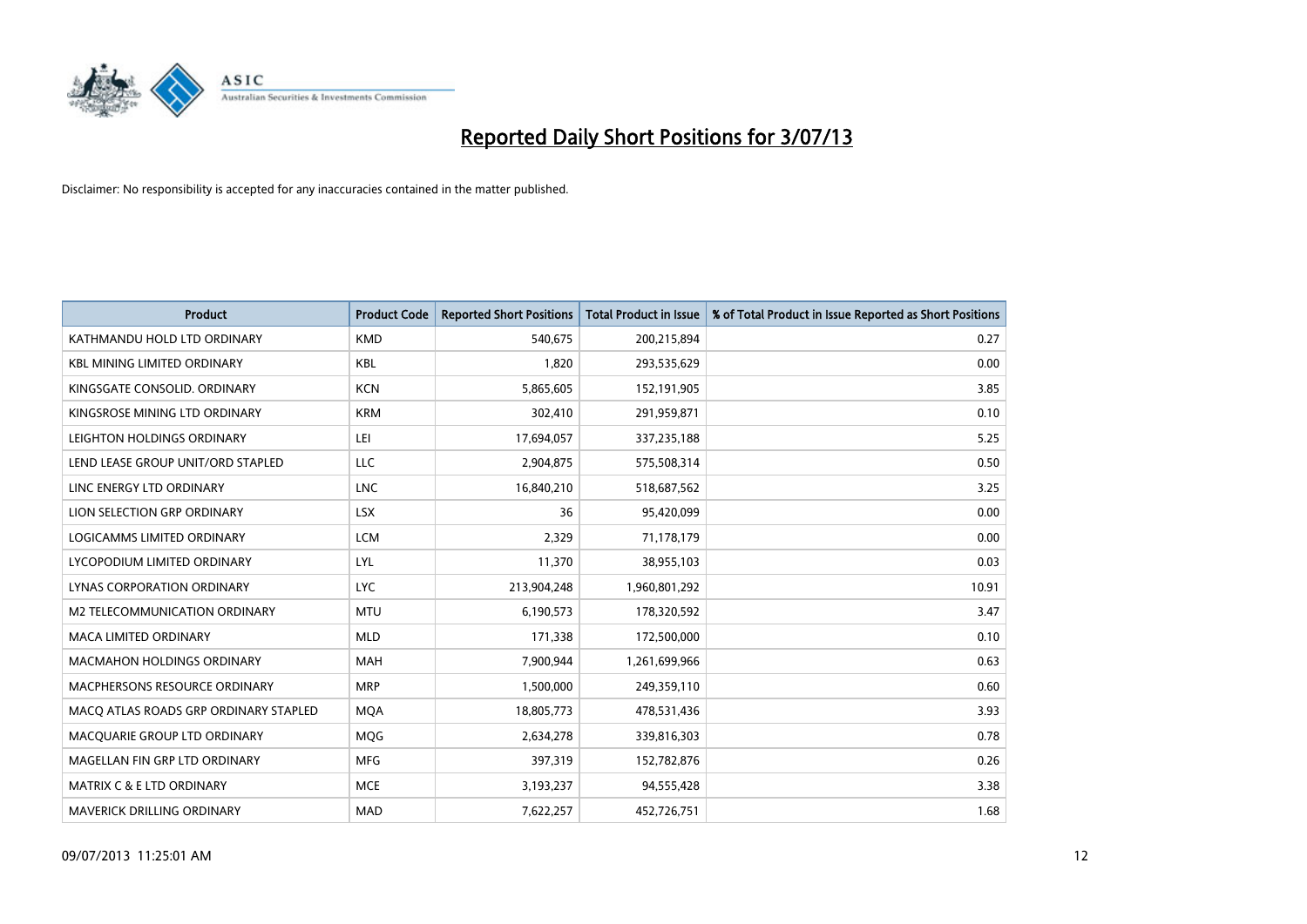

| <b>Product</b>                       | <b>Product Code</b> | <b>Reported Short Positions</b> | <b>Total Product in Issue</b> | % of Total Product in Issue Reported as Short Positions |
|--------------------------------------|---------------------|---------------------------------|-------------------------------|---------------------------------------------------------|
| <b>MAXITRANS INDUSTRIES ORDINARY</b> | <b>MXI</b>          | 30,873                          | 183,993,392                   | 0.02                                                    |
| MAYNE PHARMA LTD ORDINARY            | <b>MYX</b>          | 52,221                          | 562,956,475                   | 0.01                                                    |
| MCMILLAN SHAKESPEARE ORDINARY        | <b>MMS</b>          | 1,004,693                       | 74,523,965                    | 1.35                                                    |
| MCPHERSON'S LTD ORDINARY             | <b>MCP</b>          | 36,806                          | 89,294,198                    | 0.04                                                    |
| MEDUSA MINING LTD ORDINARY           | <b>MML</b>          | 2,259,799                       | 188,903,911                   | 1.20                                                    |
| MEO AUSTRALIA LTD ORDINARY           | <b>MEO</b>          | 19,345                          | 627,264,587                   | 0.00                                                    |
| <b>MERMAID MARINE ORDINARY</b>       | <b>MRM</b>          | 1,184,778                       | 228,166,230                   | 0.52                                                    |
| MESOBLAST LIMITED ORDINARY           | <b>MSB</b>          | 15,051,755                      | 315,423,901                   | 4.77                                                    |
| METALS X LIMITED ORDINARY            | <b>MLX</b>          | 109,490                         | 1,651,766,110                 | 0.01                                                    |
| METCASH LIMITED ORDINARY             | <b>MTS</b>          | 76,229,918                      | 880,704,786                   | 8.66                                                    |
| MICLYN EXP OFFSHR ORDINARY           | <b>MIO</b>          | 754,020                         | 281,538,972                   | 0.27                                                    |
| MIGHTY RIVER POWER ORDINARY          | <b>MYT</b>          | 201,246                         | 1,400,000,094                 | 0.01                                                    |
| MILLENNIUM MIN LTD ORDINARY          | <b>MOY</b>          | 1,000,000                       | 4,372,781,946                 | 0.02                                                    |
| MINCOR RESOURCES NL ORDINARY         | <b>MCR</b>          | 2,675,882                       | 188,208,274                   | 1.42                                                    |
| MINERAL DEPOSITS ORDINARY            | <b>MDL</b>          | 3,263,170                       | 83,538,786                    | 3.91                                                    |
| MINERAL RESOURCES. ORDINARY          | <b>MIN</b>          | 9,634,914                       | 185,987,992                   | 5.18                                                    |
| MIRABELA NICKEL LTD ORDINARY         | <b>MBN</b>          | 17,190,467                      | 876,801,147                   | 1.96                                                    |
| MIRVAC GROUP STAPLED SECURITIES      | <b>MGR</b>          | 9,289,578                       | 3,664,938,678                 | 0.25                                                    |
| MOLOPO ENERGY LTD ORDINARY           | <b>MPO</b>          | 580,129                         | 246,399,543                   | 0.24                                                    |
| MONADELPHOUS GROUP ORDINARY          | <b>MND</b>          | 10,393,792                      | 90,940,258                    | 11.43                                                   |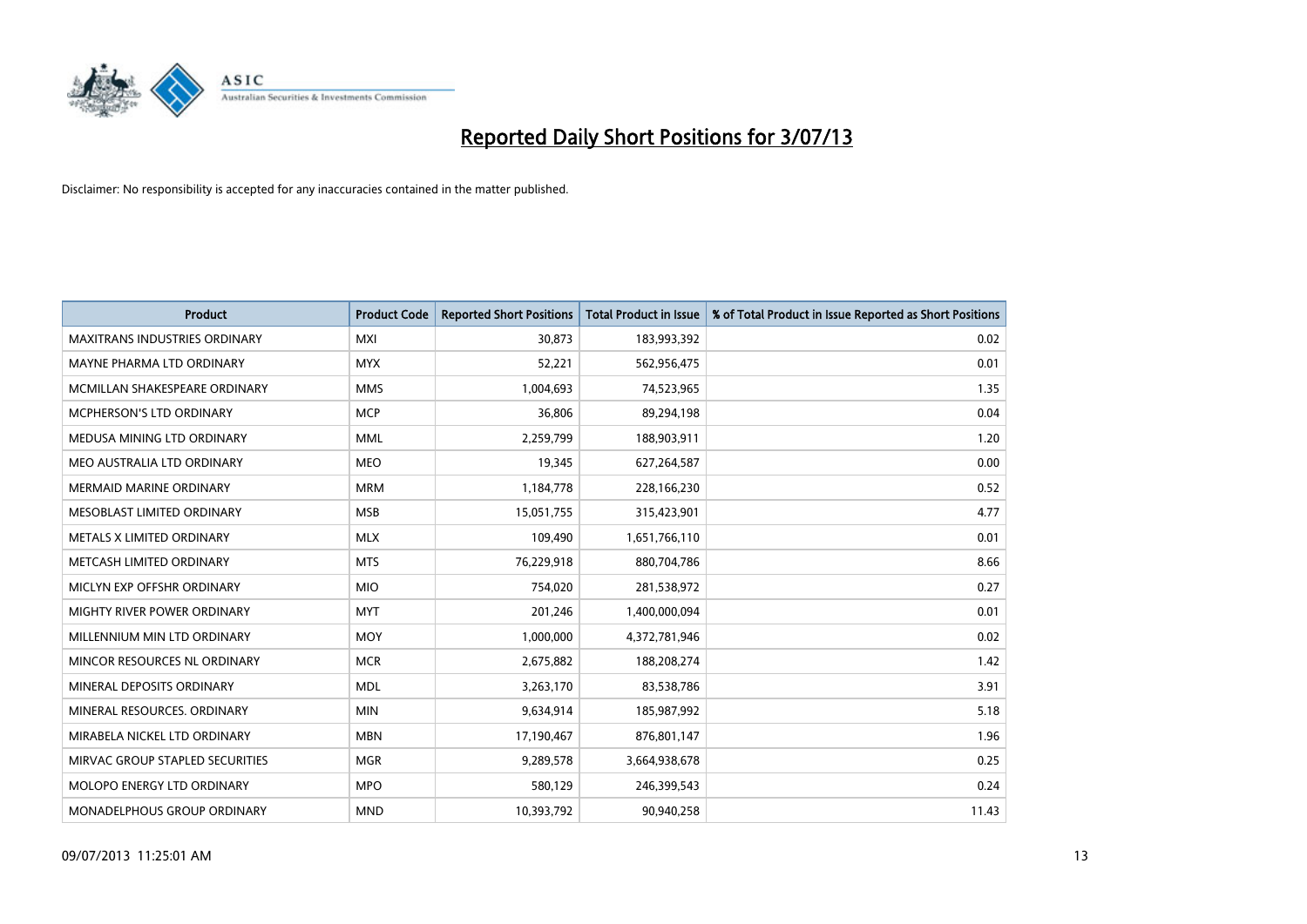

| Product                           | <b>Product Code</b> | <b>Reported Short Positions</b> | <b>Total Product in Issue</b> | % of Total Product in Issue Reported as Short Positions |
|-----------------------------------|---------------------|---------------------------------|-------------------------------|---------------------------------------------------------|
| MORTGAGE CHOICE LTD ORDINARY      | <b>MOC</b>          | 1,467,310                       | 123,431,282                   | 1.19                                                    |
| MOUNT GIBSON IRON ORDINARY        | <b>MGX</b>          | 21,116,289                      | 1,090,584,232                 | 1.94                                                    |
| MULTIPLEX SITES SITES             | <b>MXUPA</b>        | 1,035                           | 4,500,000                     | 0.02                                                    |
| MURCHISON METALS LTD ORDINARY     | <b>MMX</b>          | 3,372,799                       | 450,497,346                   | 0.75                                                    |
| <b>MYER HOLDINGS LTD ORDINARY</b> | <b>MYR</b>          | 80,420,782                      | 583,594,551                   | 13.78                                                   |
| <b>MYSTATE LIMITED ORDINARY</b>   | <b>MYS</b>          | 2,525                           | 87,153,047                    | 0.00                                                    |
| NATIONAL AUST, BANK ORDINARY      | <b>NAB</b>          | 8,449,187                       | 2,343,067,725                 | 0.36                                                    |
| NAVITAS LIMITED ORDINARY          | <b>NVT</b>          | 12,281,052                      | 375,367,918                   | 3.27                                                    |
| NEON ENERGY LIMITED ORDINARY      | <b>NEN</b>          | 2,006,790                       | 549,937,848                   | 0.36                                                    |
| NEW HOPE CORPORATION ORDINARY     | <b>NHC</b>          | 1,970,780                       | 830,563,352                   | 0.24                                                    |
| NEW STANDARD ENERGY ORDINARY      | <b>NSE</b>          | 369,860                         | 305,331,847                   | 0.12                                                    |
| NEWCREST MINING ORDINARY          | <b>NCM</b>          | 4,849,012                       | 766,510,971                   | 0.63                                                    |
| NEWS CORP. A NON-VOTING CDI       | <b>NNCLV</b>        | 3,174,819                       | 11,158,110                    | 28.45                                                   |
| NEWS CORP. B VOTING CDI           | <b>NNC</b>          | 87,249                          | 51,663,447                    | 0.17                                                    |
| NEXTDC LIMITED ORDINARY           | <b>NXT</b>          | 6,165,112                       | 173,673,716                   | 3.55                                                    |
| NEXUS ENERGY LIMITED ORDINARY     | <b>NXS</b>          | 13,234,245                      | 1,329,821,159                 | 1.00                                                    |
| NIB HOLDINGS LIMITED ORDINARY     | <b>NHF</b>          | 678,017                         | 439,004,182                   | 0.15                                                    |
| NIDO PETROLEUM ORDINARY           | <b>NDO</b>          | 42,500                          | 2,044,984,301                 | 0.00                                                    |
| NOBLE MINERAL RES ORDINARY        | <b>NMG</b>          | 2,365,726                       | 666,397,952                   | 0.36                                                    |
| NORFOLK GROUP ORDINARY            | <b>NFK</b>          | 50                              | 161,999,196                   | 0.00                                                    |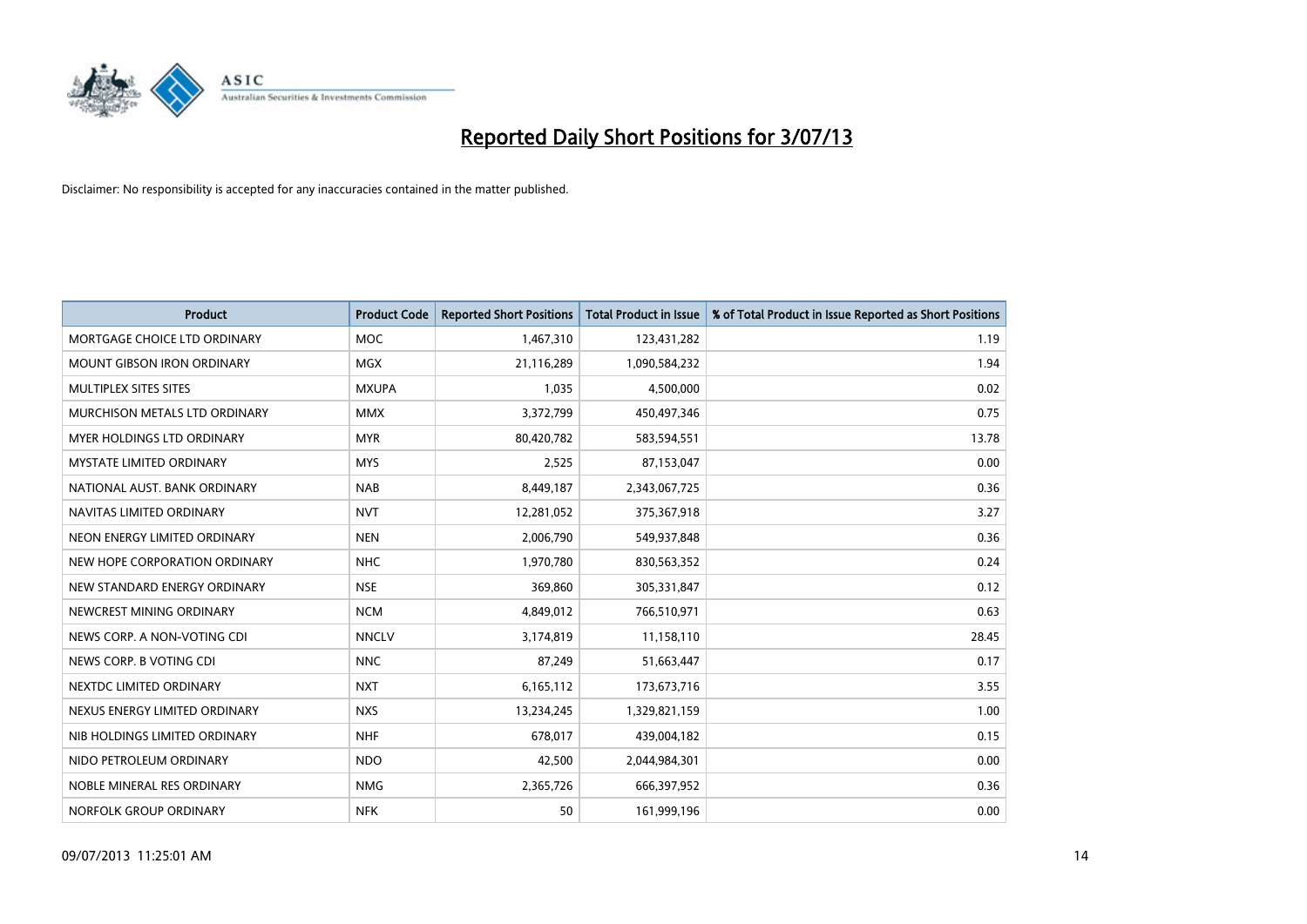

| <b>Product</b>                        | <b>Product Code</b> | <b>Reported Short Positions</b> | <b>Total Product in Issue</b> | % of Total Product in Issue Reported as Short Positions |
|---------------------------------------|---------------------|---------------------------------|-------------------------------|---------------------------------------------------------|
| NORTHERN IRON LTD ORDINARY            | <b>NFE</b>          | 1,617,501                       | 484,405,314                   | 0.33                                                    |
| NORTHERN STAR ORDINARY                | <b>NST</b>          | 7,866,621                       | 424,279,762                   | 1.85                                                    |
| NRW HOLDINGS LIMITED ORDINARY         | <b>NWH</b>          | 25,905,610                      | 278,888,011                   | 9.29                                                    |
| NUCOAL RESOURCES LTD ORDINARY         | <b>NCR</b>          | 4,899                           | 768,612,354                   | 0.00                                                    |
| NUFARM LIMITED ORDINARY               | <b>NUF</b>          | 16,133,691                      | 262,954,040                   | 6.14                                                    |
| OCEANAGOLD CORP. CHESS DEPOSITARY INT | <b>OGC</b>          | 803,539                         | 293,574,586                   | 0.27                                                    |
| OIL SEARCH LTD ORDINARY               | OSH                 | 9,712,383                       | 1,340,018,530                 | 0.72                                                    |
| OM HOLDINGS LIMITED ORDINARY          | OMH                 | 3,198,817                       | 733,423,337                   | 0.44                                                    |
| ORICA LIMITED ORDINARY                | ORI                 | 9,567,317                       | 366,868,401                   | 2.61                                                    |
| ORIGIN ENERGY ORDINARY                | <b>ORG</b>          | 16,499,059                      | 1,097,961,871                 | 1.50                                                    |
| OROCOBRE LIMITED ORDINARY             | <b>ORE</b>          | 694,208                         | 117,745,140                   | 0.59                                                    |
| OROTONGROUP LIMITED ORDINARY          | <b>ORL</b>          | 325,348                         | 40,880,902                    | 0.80                                                    |
| ORPHEUS ENERGY LTD ORDINARY           | <b>OEG</b>          | 67,200                          | 130,475,919                   | 0.05                                                    |
| OZ MINERALS ORDINARY                  | OZL                 | 10,117,574                      | 303,470,022                   | 3.33                                                    |
| PACIFIC BRANDS ORDINARY               | <b>PBG</b>          | 12,782,993                      | 912,915,695                   | 1.40                                                    |
| PALADIN ENERGY LTD ORDINARY           | <b>PDN</b>          | 107,274,762                     | 837,187,808                   | 12.81                                                   |
| PANAUST LIMITED ORDINARY              | <b>PNA</b>          | 8,117,338                       | 619,084,930                   | 1.31                                                    |
| PANORAMIC RESOURCES ORDINARY          | PAN                 | 556,410                         | 260,676,416                   | 0.21                                                    |
| PAPERLINX LIMITED ORDINARY            | <b>PPX</b>          | 48,006                          | 609,280,761                   | 0.01                                                    |
| PAPILLON RES LTD ORDINARY             | PIR                 | 9,164,137                       | 337,544,210                   | 2.71                                                    |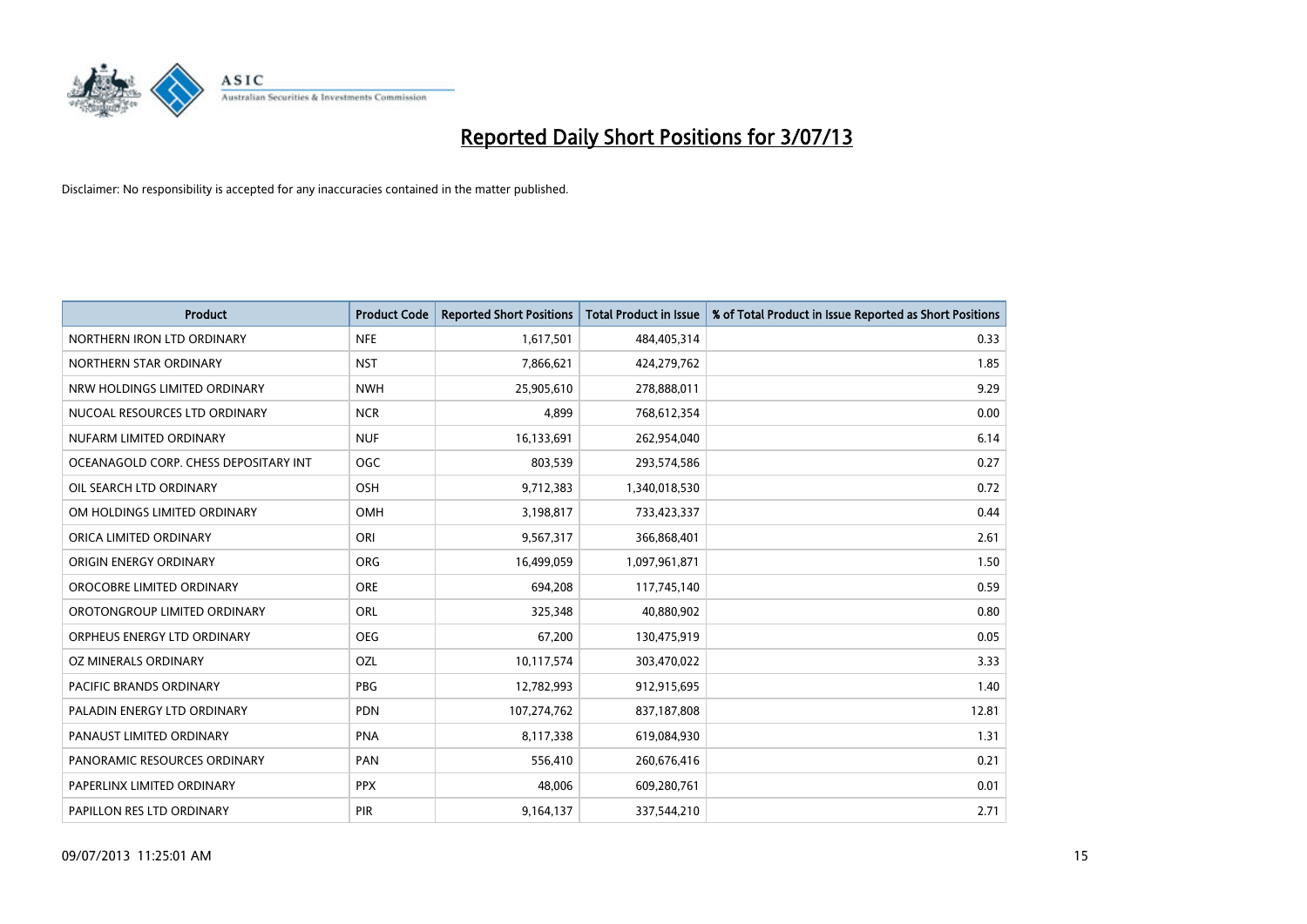

| <b>Product</b>                 | <b>Product Code</b> | <b>Reported Short Positions</b> | <b>Total Product in Issue</b> | % of Total Product in Issue Reported as Short Positions |
|--------------------------------|---------------------|---------------------------------|-------------------------------|---------------------------------------------------------|
| PATTIES FOODS LTD ORDINARY     | PFL                 | 6,726                           | 139,065,639                   | 0.00                                                    |
| PEET LIMITED ORDINARY          | <b>PPC</b>          | 3,664,603                       | 431,986,887                   | 0.85                                                    |
| PERILYA LIMITED ORDINARY       | <b>PEM</b>          | 5,993                           | 769,316,426                   | 0.00                                                    |
| PERPETUAL LIMITED ORDINARY     | PPT                 | 2,149,738                       | 41,980,678                    | 5.12                                                    |
| PERSEUS MINING LTD ORDINARY    | PRU                 | 10,389,174                      | 457,962,088                   | 2.27                                                    |
| PHARMAXIS LTD ORDINARY         | <b>PXS</b>          | 7,687,044                       | 308,543,389                   | 2.49                                                    |
| PHOSPHAGENICS LTD. ORDINARY    | <b>POH</b>          | 274,058                         | 1,020,465,957                 | 0.03                                                    |
| PLATINUM ASSET ORDINARY        | <b>PTM</b>          | 4,168,323                       | 578,145,695                   | 0.72                                                    |
| PLATINUM AUSTRALIA ORDINARY    | <b>PLA</b>          | 836,127                         | 504,968,043                   | 0.17                                                    |
| PMI GOLD CORP CDI 1:1          | <b>PVM</b>          | 232,274                         | 155,308,266                   | 0.15                                                    |
| PMP LIMITED ORDINARY           | <b>PMP</b>          | 28,840                          | 323,781,124                   | 0.01                                                    |
| PRANA BIOTECHNOLOGY ORDINARY   | PBT                 | 33,000                          | 381,610,426                   | 0.01                                                    |
| PREMIER INVESTMENTS ORDINARY   | <b>PMV</b>          | 1,349,920                       | 155,260,478                   | 0.87                                                    |
| PRIMA BIOMED LTD ORDINARY      | <b>PRR</b>          | 343,262                         | 1,143,146,838                 | 0.03                                                    |
| PRIMARY HEALTH CARE ORDINARY   | <b>PRY</b>          | 26,364,217                      | 503,921,941                   | 5.23                                                    |
| PRIMEAG AUSTRALIA ORDINARY     | PAG                 | 7,169                           | 266,394,444                   | 0.00                                                    |
| PROGRAMMED ORDINARY            | <b>PRG</b>          | 532,476                         | 118,179,696                   | 0.45                                                    |
| <b>QANTAS AIRWAYS ORDINARY</b> | QAN                 | 27,447,583                      | 2,241,745,788                 | 1.22                                                    |
| OBE INSURANCE GROUP ORDINARY   | <b>OBE</b>          | 30,690,340                      | 1,220,868,532                 | 2.51                                                    |
| ORXPHARMA LTD ORDINARY         | <b>QRX</b>          | 1,102,371                       | 144,785,606                   | 0.76                                                    |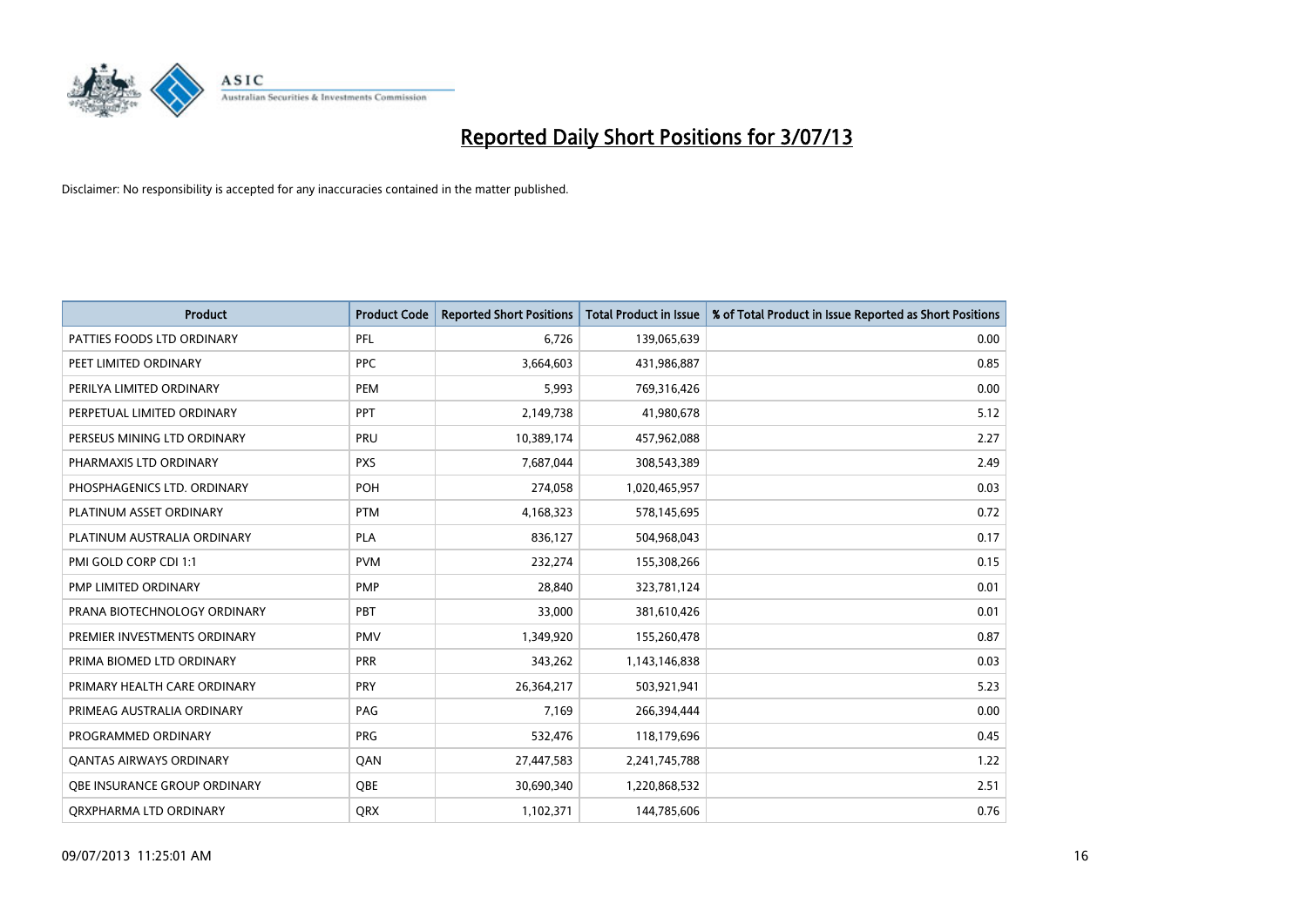

| <b>Product</b>                      | <b>Product Code</b> | <b>Reported Short Positions</b> | <b>Total Product in Issue</b> | % of Total Product in Issue Reported as Short Positions |
|-------------------------------------|---------------------|---------------------------------|-------------------------------|---------------------------------------------------------|
| <b>QUBE HOLDINGS LTD ORDINARY</b>   | <b>QUB</b>          | 12,945,973                      | 928,965,547                   | 1.39                                                    |
| RAMELIUS RESOURCES ORDINARY         | <b>RMS</b>          | 3,437,289                       | 337,686,949                   | 1.02                                                    |
| RAMSAY HEALTH CARE ORDINARY         | <b>RHC</b>          | 1,935,786                       | 202,081,252                   | 0.96                                                    |
| RANGE RESOURCES LTD ORDINARY        | <b>RRS</b>          | 44,458                          | 2,853,862,345                 | 0.00                                                    |
| <b>RCR TOMLINSON ORDINARY</b>       | <b>RCR</b>          | 2,609,704                       | 132,431,265                   | 1.97                                                    |
| <b>REA GROUP ORDINARY</b>           | <b>REA</b>          | 1,480,184                       | 131,714,699                   | 1.12                                                    |
| RECKON LIMITED ORDINARY             | <b>RKN</b>          | 451,000                         | 129,488,015                   | 0.35                                                    |
| RED 5 LIMITED ORDINARY              | <b>RED</b>          | 846,824                         | 135,488,008                   | 0.63                                                    |
| <b>RED FORK ENERGY ORDINARY</b>     | <b>RFE</b>          | 3,682,575                       | 388,551,719                   | 0.95                                                    |
| REDBANK ENERGY LTD ORDINARY         | <b>AEI</b>          | 13                              | 786,287                       | 0.00                                                    |
| REDFLEX HOLDINGS ORDINARY           | <b>RDF</b>          | 7,493                           | 110,762,310                   | 0.01                                                    |
| REECE AUSTRALIA LTD. ORDINARY       | <b>REH</b>          | 295                             | 99,600,000                    | 0.00                                                    |
| REGIS RESOURCES ORDINARY            | <b>RRL</b>          | 21,504,634                      | 475,870,804                   | 4.52                                                    |
| RESMED INC CDI 10:1                 | <b>RMD</b>          | 11,867,012                      | 1,556,242,300                 | 0.76                                                    |
| <b>RESOLUTE MINING ORDINARY</b>     | <b>RSG</b>          | 4,421,377                       | 640,994,224                   | 0.69                                                    |
| RESOURCE EQUIP LTD ORDINARY         | <b>RQL</b>          | 673                             | 248,990,471                   | 0.00                                                    |
| <b>RESOURCE GENERATION ORDINARY</b> | <b>RES</b>          | 1,293                           | 284,698,002                   | 0.00                                                    |
| RETAIL FOOD GROUP ORDINARY          | <b>RFG</b>          | 2,192,461                       | 130,277,856                   | 1.68                                                    |
| REX MINERALS LIMITED ORDINARY       | <b>RXM</b>          | 1,583,022                       | 188,907,284                   | 0.84                                                    |
| RHG LIMITED ORDINARY                | <b>RHG</b>          | 1,085                           | 308,483,177                   | 0.00                                                    |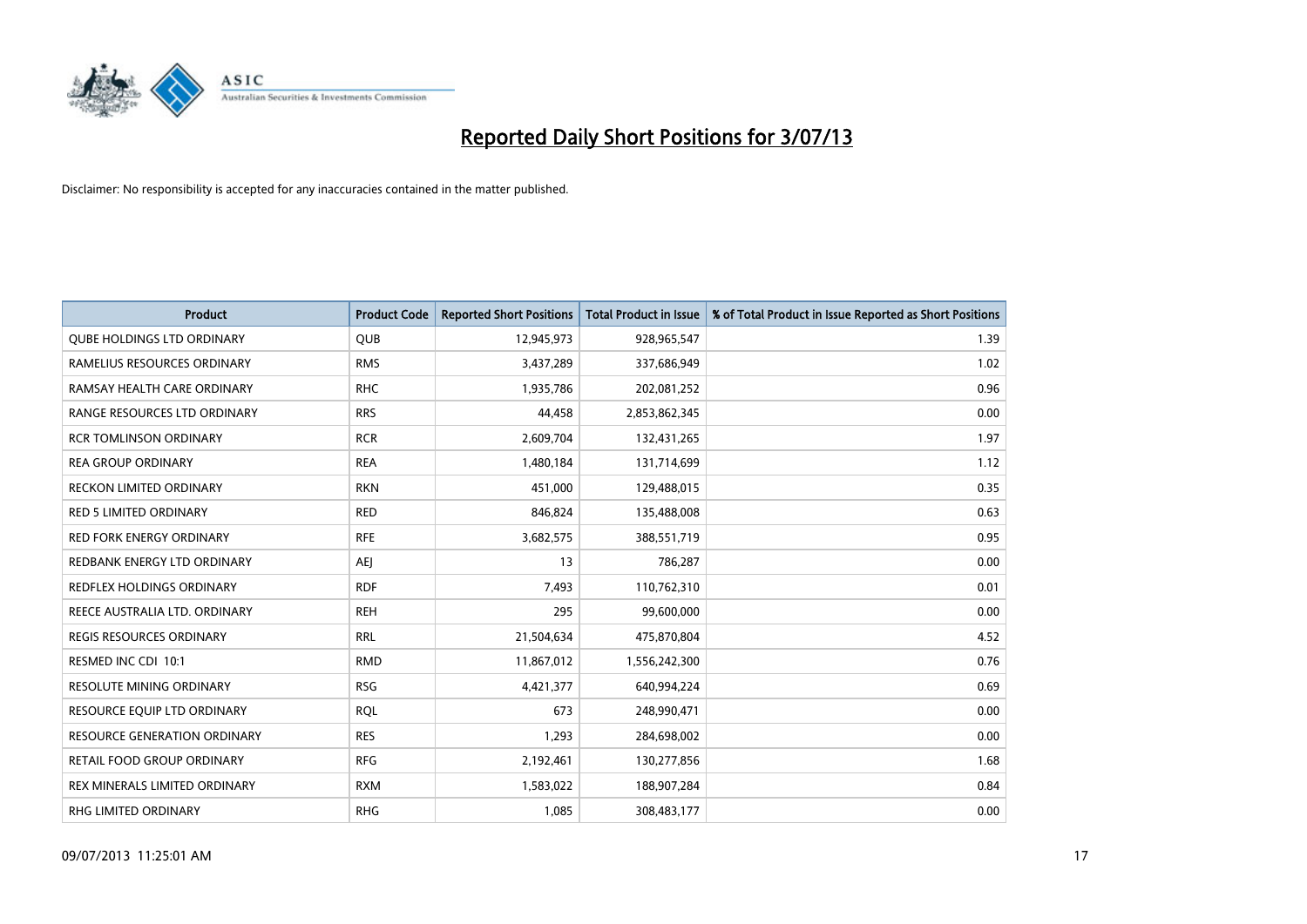

| <b>Product</b>                        | <b>Product Code</b> | <b>Reported Short Positions</b> | <b>Total Product in Issue</b> | % of Total Product in Issue Reported as Short Positions |
|---------------------------------------|---------------------|---------------------------------|-------------------------------|---------------------------------------------------------|
| <b>RIALTO ENERGY ORDINARY</b>         | <b>RIA</b>          | 41                              | 785,369,489                   | 0.00                                                    |
| <b>RIDLEY CORPORATION ORDINARY</b>    | <b>RIC</b>          | 952,084                         | 307,817,071                   | 0.31                                                    |
| RIO TINTO LIMITED ORDINARY            | <b>RIO</b>          | 6,399,936                       | 435,758,720                   | 1.47                                                    |
| <b>ROBUST RESOURCES ORDINARY</b>      | <b>ROL</b>          | 244                             | 88,139,423                    | 0.00                                                    |
| ROC OIL COMPANY ORDINARY              | <b>ROC</b>          | 1,873,720                       | 683,235,552                   | 0.27                                                    |
| SAI GLOBAL LIMITED ORDINARY           | SAI                 | 14,908,141                      | 209,440,120                   | 7.12                                                    |
| SALMAT LIMITED ORDINARY               | <b>SLM</b>          | 60,555                          | 159,812,799                   | 0.04                                                    |
| SANDFIRE RESOURCES ORDINARY           | <b>SFR</b>          | 3,990,985                       | 155,640,968                   | 2.56                                                    |
| SANTANA MINERALS LTD ORDINARY         | SMI                 | 488,716                         | 97,725,799                    | 0.50                                                    |
| SANTOS LTD ORDINARY                   | <b>STO</b>          | 4,568,763                       | 964,317,796                   | 0.47                                                    |
| SARACEN MINERAL ORDINARY              | SAR                 | 19,287,499                      | 595,263,186                   | 3.24                                                    |
| SCA PROPERTY GROUP STAPLED SECURITIES | SCP                 | 31,847,670                      | 642,417,140                   | 4.96                                                    |
| SEDGMAN LIMITED ORDINARY              | <b>SDM</b>          | 654,071                         | 220,368,310                   | 0.30                                                    |
| SEEK LIMITED ORDINARY                 | <b>SEK</b>          | 21,043,929                      | 337,833,019                   | 6.23                                                    |
| SELECT HARVESTS ORDINARY              | SHV                 | 65,560                          | 57,462,851                    | 0.11                                                    |
| SENEX ENERGY LIMITED ORDINARY         | <b>SXY</b>          | 12,653,233                      | 1,140,804,837                 | 1.11                                                    |
| SERVCORP LIMITED ORDINARY             | SRV                 | 691                             | 98,432,275                    | 0.00                                                    |
| SERVICE STREAM ORDINARY               | <b>SSM</b>          | 477,216                         | 283,418,867                   | 0.17                                                    |
| SEVEN GROUP HOLDINGS ORDINARY         | <b>SVW</b>          | 3,958,986                       | 308,160,281                   | 1.28                                                    |
| SEVEN WEST MEDIA LTD ORDINARY         | <b>SWM</b>          | 5,147,681                       | 999,160,872                   | 0.52                                                    |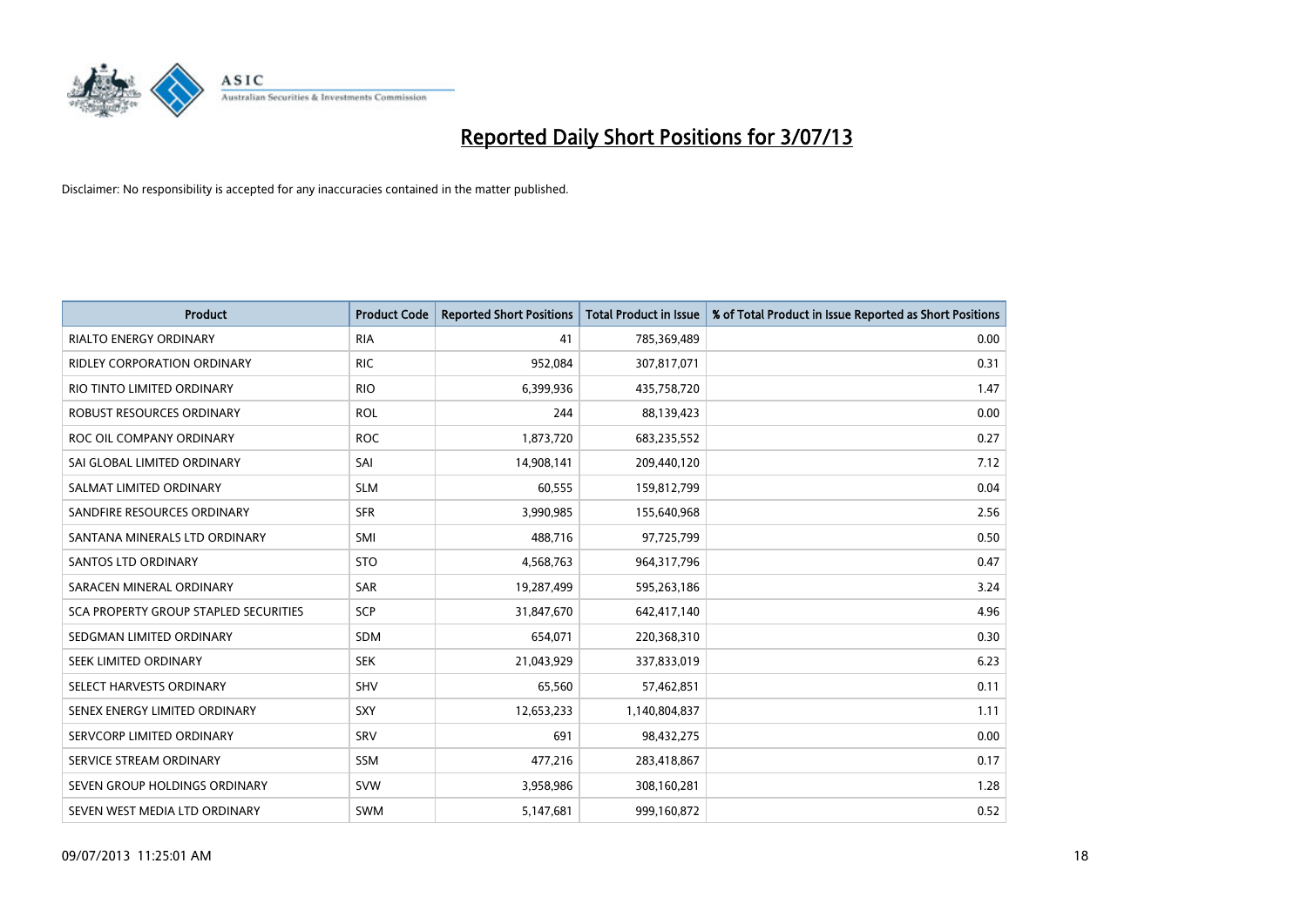

| <b>Product</b>                           | <b>Product Code</b> | <b>Reported Short Positions</b> | <b>Total Product in Issue</b> | % of Total Product in Issue Reported as Short Positions |
|------------------------------------------|---------------------|---------------------------------|-------------------------------|---------------------------------------------------------|
| SIGMA PHARMACEUTICAL ORDINARY            | <b>SIP</b>          | 6,771,386                       | 1,135,152,441                 | 0.60                                                    |
| SILEX SYSTEMS ORDINARY                   | <b>SLX</b>          | 2,028,561                       | 170,249,150                   | 1.19                                                    |
| SILVER CHEF LIMITED ORDINARY             | SIV                 | 22,709                          | 28,762,745                    | 0.08                                                    |
| SILVER LAKE RESOURCE ORDINARY            | <b>SLR</b>          | 8,679,943                       | 379,048,750                   | 2.29                                                    |
| SIMS METAL MGMT LTD ORDINARY             | SGM                 | 9,152,904                       | 204,309,387                   | 4.48                                                    |
| SINGAPORE TELECOMM. CHESS DEPOSITARY INT | <b>SGT</b>          | 740,730                         | 190,396,091                   | 0.39                                                    |
| SIRIUS RESOURCES NL ORDINARY             | <b>SIR</b>          | 4,603,340                       | 224,870,167                   | 2.05                                                    |
| SIRTEX MEDICAL ORDINARY                  | <b>SRX</b>          | 436,184                         | 55,768,136                    | 0.78                                                    |
| SKILLED GROUP LTD ORDINARY               | <b>SKE</b>          | 3,957,935                       | 233,533,526                   | 1.69                                                    |
| SKYCITY ENT GRP LTD ORDINARY             | <b>SKC</b>          | 181,841                         | 576,958,340                   | 0.03                                                    |
| <b>SLATER &amp; GORDON ORDINARY</b>      | SGH                 | 866                             | 197,109,265                   | 0.00                                                    |
| SMS MANAGEMENT, ORDINARY                 | <b>SMX</b>          | 2,038,607                       | 69,378,477                    | 2.94                                                    |
| SONIC HEALTHCARE ORDINARY                | <b>SHL</b>          | 9,261,006                       | 397,158,181                   | 2.33                                                    |
| SOUL PATTINSON (W.H) ORDINARY            | SOL                 | 54,815                          | 239,395,320                   | 0.02                                                    |
| SP AUSNET STAPLED SECURITIES             | <b>SPN</b>          | 30,854,243                      | 3,376,325,523                 | 0.91                                                    |
| SPARK INFRASTRUCTURE STAPLED NOTE & UNIT | SKI                 | 54,572,112                      | 1,326,734,264                 | 4.11                                                    |
| SPDR 200 FUND ETF UNITS                  | <b>STW</b>          | 18,996                          | 47,051,346                    | 0.04                                                    |
| SPECIALTY FASHION ORDINARY               | <b>SFH</b>          | 1,504,548                       | 192,236,121                   | 0.78                                                    |
| ST BARBARA LIMITED ORDINARY              | <b>SBM</b>          | 25,148,229                      | 488,074,077                   | 5.15                                                    |
| STARPHARMA HOLDINGS ORDINARY             | SPL                 | 14,763,963                      | 283,814,948                   | 5.20                                                    |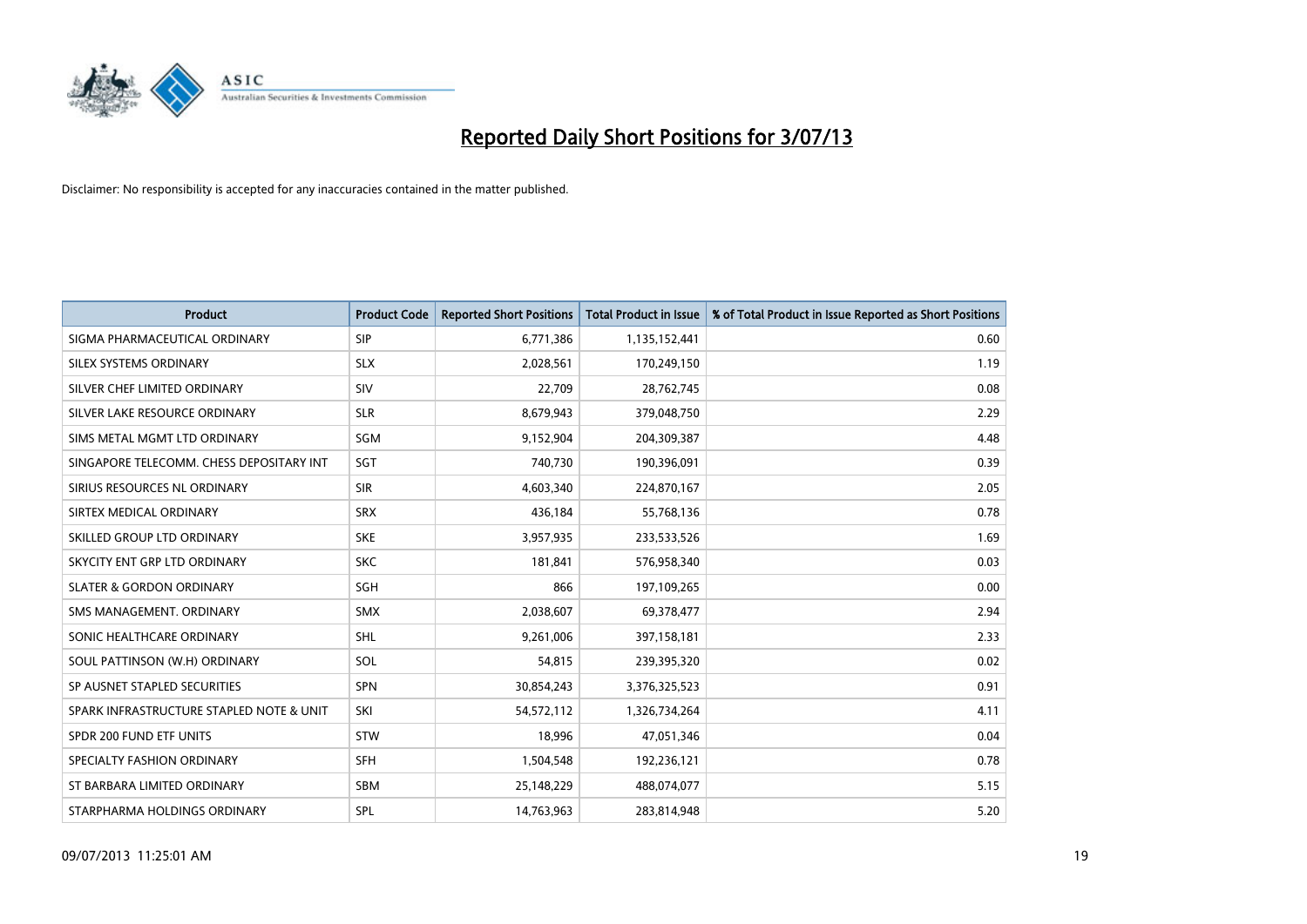

| <b>Product</b>                   | <b>Product Code</b> | <b>Reported Short Positions</b> | <b>Total Product in Issue</b> | % of Total Product in Issue Reported as Short Positions |
|----------------------------------|---------------------|---------------------------------|-------------------------------|---------------------------------------------------------|
| STHN CROSS MEDIA ORDINARY        | <b>SXL</b>          | 10,027,082                      | 704,858,524                   | 1.42                                                    |
| STOCKLAND UNITS/ORD STAPLED      | SGP                 | 13,331,584                      | 2,305,750,747                 | 0.58                                                    |
| STRAITS RES LTD. ORDINARY        | SRQ                 | 48,720                          | 1,164,150,159                 | 0.00                                                    |
| STW COMMUNICATIONS ORDINARY      | SGN                 | 1,270,066                       | 403,828,512                   | 0.31                                                    |
| SUNCORP GROUP LTD ORDINARY       | <b>SUN</b>          | 5,503,293                       | 1,286,600,980                 | 0.43                                                    |
| SUNDANCE ENERGY ORDINARY         | <b>SEA</b>          | 1,351,358                       | 461,082,783                   | 0.29                                                    |
| SUNDANCE RESOURCES ORDINARY      | SDL                 | 52,287,122                      | 3,072,110,985                 | 1.70                                                    |
| SUNLAND GROUP LTD ORDINARY       | <b>SDG</b>          | 18,391                          | 189,417,674                   | 0.01                                                    |
| SUPER RET REP LTD ORDINARY       | <b>SUL</b>          | 916,700                         | 196,472,811                   | 0.47                                                    |
| SYD AIRPORT STAPLED US PROHIBIT. | SYD                 | 25,363,484                      | 1,861,210,782                 | 1.36                                                    |
| SYRAH RESOURCES ORDINARY         | <b>SYR</b>          | 750,366                         | 147,767,623                   | 0.51                                                    |
| TABCORP HOLDINGS LTD ORDINARY    | <b>TAH</b>          | 18,500,624                      | 744,885,690                   | 2.48                                                    |
| TANAMI GOLD NL ORDINARY          | <b>TAM</b>          | 41                              | 587,548,523                   | 0.00                                                    |
| TAP OIL LIMITED ORDINARY         | <b>TAP</b>          | 743,985                         | 241,608,606                   | 0.31                                                    |
| TASSAL GROUP LIMITED ORDINARY    | <b>TGR</b>          | 301,347                         | 146,304,404                   | 0.21                                                    |
| TATTS GROUP LTD ORDINARY         | <b>TTS</b>          | 15, 187, 175                    | 1,402,708,406                 | 1.08                                                    |
| TELECOM CORPORATION ORDINARY     | <b>TEL</b>          | 12,236,728                      | 1,817,088,869                 | 0.67                                                    |
| TELSTRA CORPORATION. ORDINARY    | <b>TLS</b>          | 49,540,408                      | 12,443,074,357                | 0.40                                                    |
| TEN NETWORK HOLDINGS ORDINARY    | <b>TEN</b>          | 128,956,211                     | 2,586,970,845                 | 4.98                                                    |
| TERANGA GOLD CORP CDI 1:1        | <b>TGZ</b>          | 5,945                           | 133,275,603                   | 0.00                                                    |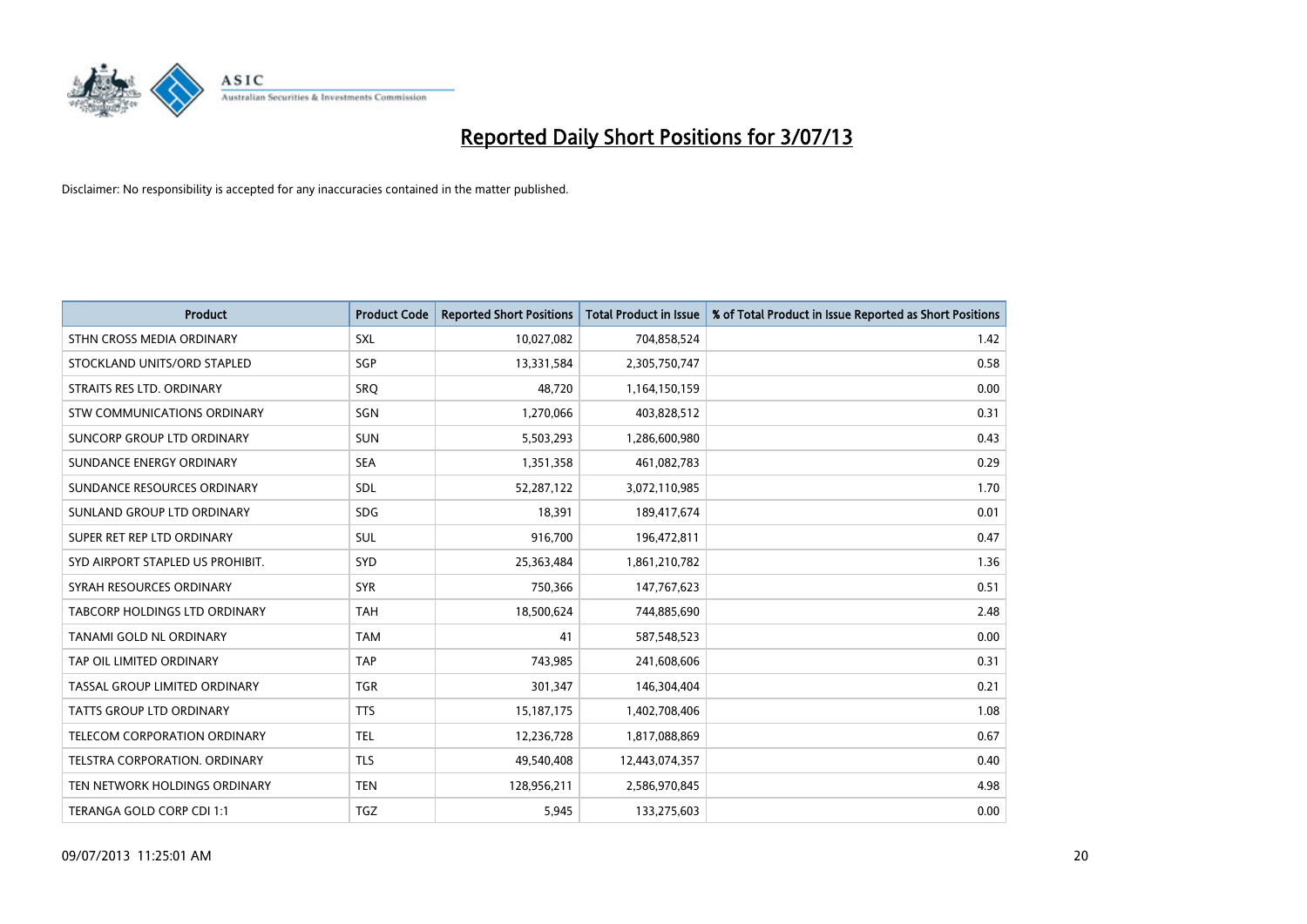

| <b>Product</b>                        | <b>Product Code</b> | <b>Reported Short Positions</b> | <b>Total Product in Issue</b> | % of Total Product in Issue Reported as Short Positions |
|---------------------------------------|---------------------|---------------------------------|-------------------------------|---------------------------------------------------------|
| THE REJECT SHOP ORDINARY              | <b>TRS</b>          | 1,777,040                       | 28,808,248                    | 6.17                                                    |
| THE TRUST COMP LTD ORDINARY           | <b>TRU</b>          | 1,865                           | 33,657,334                    | 0.01                                                    |
| THORN GROUP LIMITED ORDINARY          | <b>TGA</b>          | 159,271                         | 147,712,799                   | 0.11                                                    |
| <b>TIGER RESOURCES ORDINARY</b>       | <b>TGS</b>          | 2,249,141                       | 674,770,269                   | 0.33                                                    |
| TOLL HOLDINGS LTD ORDINARY            | <b>TOL</b>          | 39,126,141                      | 717,133,875                   | 5.46                                                    |
| TOX FREE SOLUTIONS ORDINARY           | <b>TOX</b>          | 908,883                         | 132,519,859                   | 0.69                                                    |
| TPG TELECOM LIMITED ORDINARY          | <b>TPM</b>          | 867,575                         | 793,808,141                   | 0.11                                                    |
| <b>TRADE ME GROUP ORDINARY</b>        | <b>TME</b>          | 364,865                         | 396,017,568                   | 0.09                                                    |
| <b>TRANSFIELD SERVICES ORDINARY</b>   | <b>TSE</b>          | 26,470,175                      | 512,457,716                   | 5.17                                                    |
| TRANSPACIFIC INDUST, ORDINARY         | <b>TPI</b>          | 2,395,788                       | 1,578,563,490                 | 0.15                                                    |
| TRANSURBAN GROUP TRIPLE STAPLED SEC.  | TCL                 | 2,732,659                       | 1,481,594,818                 | 0.18                                                    |
| TREASURY WINE ESTATE ORDINARY         | <b>TWE</b>          | 17,447,314                      | 647,227,144                   | 2.70                                                    |
| TROY RESOURCES LTD ORDINARY           | <b>TRY</b>          | 5,866,606                       | 91,468,649                    | 6.41                                                    |
| TWENTY-FIRST FOX INC A NON-VOTING CDI | <b>FOXLV</b>        | 1,416,641                       | 1,516,956,684                 | 0.09                                                    |
| TWENTY-FIRST FOX INC B VOTING CDI     | <b>FOX</b>          | 5,877,230                       | 798,520,953                   | 0.74                                                    |
| UGL LIMITED ORDINARY                  | UGL                 | 14,237,946                      | 166,511,240                   | 8.55                                                    |
| UXC LIMITED ORDINARY                  | <b>UXC</b>          | 353,903                         | 308,806,649                   | 0.11                                                    |
| <b>VILLAGE ROADSHOW LTD ORDINARY</b>  | <b>VRL</b>          | 36,652                          | 159,477,712                   | 0.02                                                    |
| VIRGIN AUS HLDG LTD ORDINARY          | <b>VAH</b>          | 83,215,766                      | 2,581,231,776                 | 3.22                                                    |
| <b>VIRTUS HEALTH LTD ORDINARY</b>     | <b>VRT</b>          | 328,033                         | 79,536,601                    | 0.41                                                    |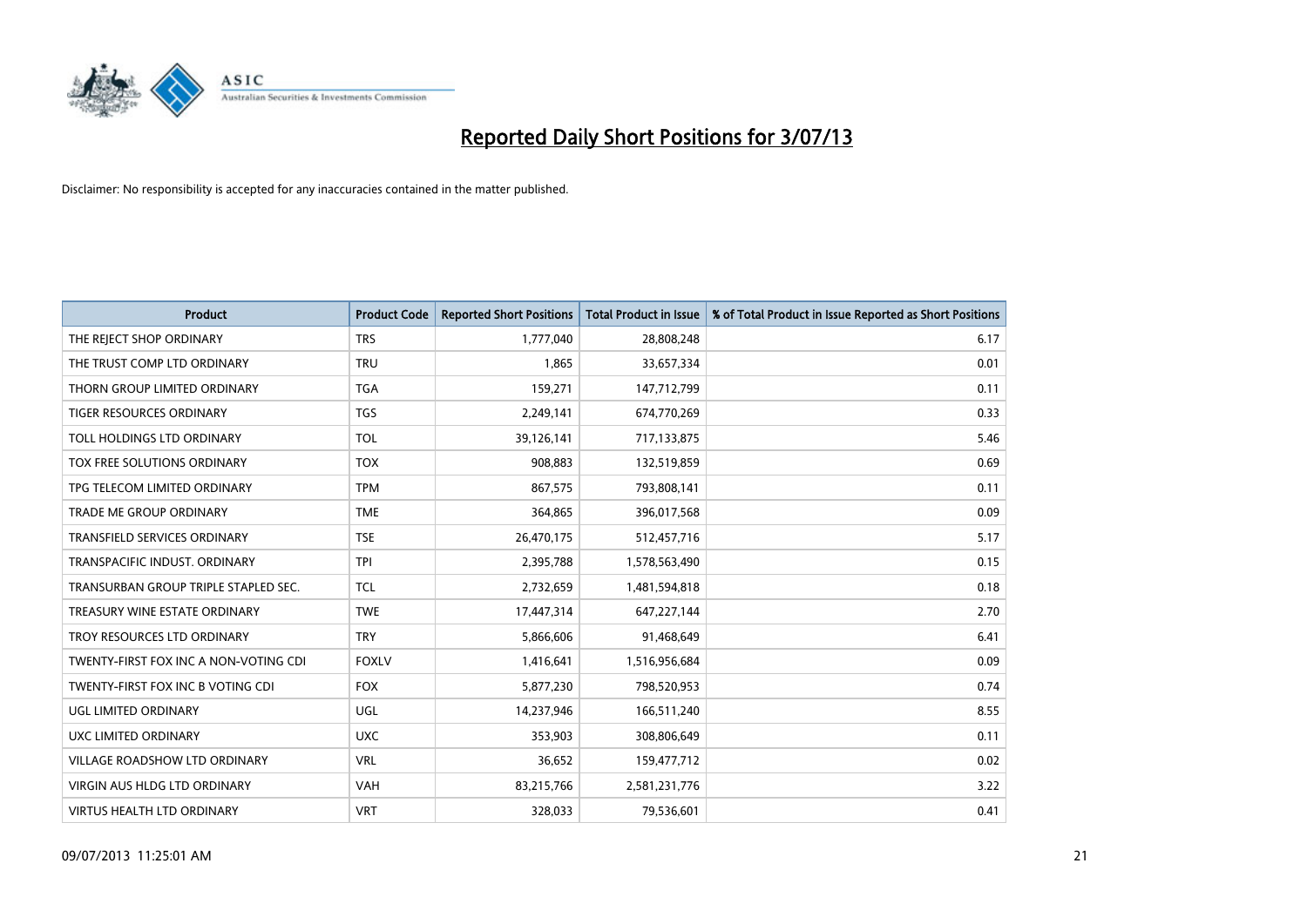

| <b>Product</b>                         | <b>Product Code</b> | <b>Reported Short Positions</b> | <b>Total Product in Issue</b> | % of Total Product in Issue Reported as Short Positions |
|----------------------------------------|---------------------|---------------------------------|-------------------------------|---------------------------------------------------------|
| <b>VOCUS COMMS LTD ORDINARY</b>        | <b>VOC</b>          | 76,983                          | 78,539,890                    | 0.10                                                    |
| <b>WATPAC LIMITED ORDINARY</b>         | <b>WTP</b>          | 115,795                         | 184,332,526                   | 0.06                                                    |
| <b>WDS LIMITED ORDINARY</b>            | <b>WDS</b>          | $\overline{7}$                  | 144,740,614                   | 0.00                                                    |
| WEBIET LIMITED ORDINARY                | <b>WEB</b>          | 1,447,391                       | 79,397,959                    | 1.82                                                    |
| <b>WESFARMERS LIMITED ORDINARY</b>     | <b>WES</b>          | 23,821,459                      | 1,006,671,453                 | 2.37                                                    |
| WESFARMERS LIMITED PARTIALLY PROTECTED | <b>WESN</b>         | 38,754                          | 150,522,145                   | 0.03                                                    |
| WESTERN AREAS LTD ORDINARY             | <b>WSA</b>          | 19,350,785                      | 196,843,803                   | 9.83                                                    |
| WESTERN DESERT RES. ORDINARY           | <b>WDR</b>          | 2,126,733                       | 360,853,631                   | 0.59                                                    |
| WESTFIELD GROUP ORD/UNIT STAPLED SEC   | <b>WDC</b>          | 8,034,443                       | 2,194,138,450                 | 0.37                                                    |
| WESTFIELD RETAIL TST UNIT STAPLED      | <b>WRT</b>          | 8,166,453                       | 3,054,166,195                 | 0.27                                                    |
| <b>WESTPAC BANKING CORP ORDINARY</b>   | <b>WBC</b>          | 27,053,395                      | 3,103,729,084                 | 0.87                                                    |
| WHITE ENERGY COMPANY ORDINARY          | <b>WEC</b>          | 63,271                          | 322,974,494                   | 0.02                                                    |
| WHITEHAVEN COAL ORDINARY               | <b>WHC</b>          | 103,324,682                     | 1,025,635,023                 | 10.07                                                   |
| WHK GROUP LIMITED ORDINARY             | <b>WHG</b>          | 1,767,792                       | 269,665,096                   | 0.66                                                    |
| WIDE BAY AUST LTD ORDINARY             | <b>WBB</b>          | 6,341                           | 36,238,600                    | 0.02                                                    |
| WINDIMURRA VANADIUM ORDINARY           | <b>WVL</b>          | 20,461                          | 19,284,366                    | 0.11                                                    |
| WOODSIDE PETROLEUM ORDINARY            | <b>WPL</b>          | 1,619,349                       | 823,910,657                   | 0.20                                                    |
| WOOLWORTHS LIMITED ORDINARY            | <b>WOW</b>          | 8,037,218                       | 1,250,199,418                 | 0.64                                                    |
| <b>WORLEYPARSONS LTD ORDINARY</b>      | <b>WOR</b>          | 5,512,110                       | 243,153,065                   | 2.27                                                    |
| WOTIF.COM HOLDINGS ORDINARY            | <b>WTF</b>          | 19,680,911                      | 211,736,244                   | 9.30                                                    |